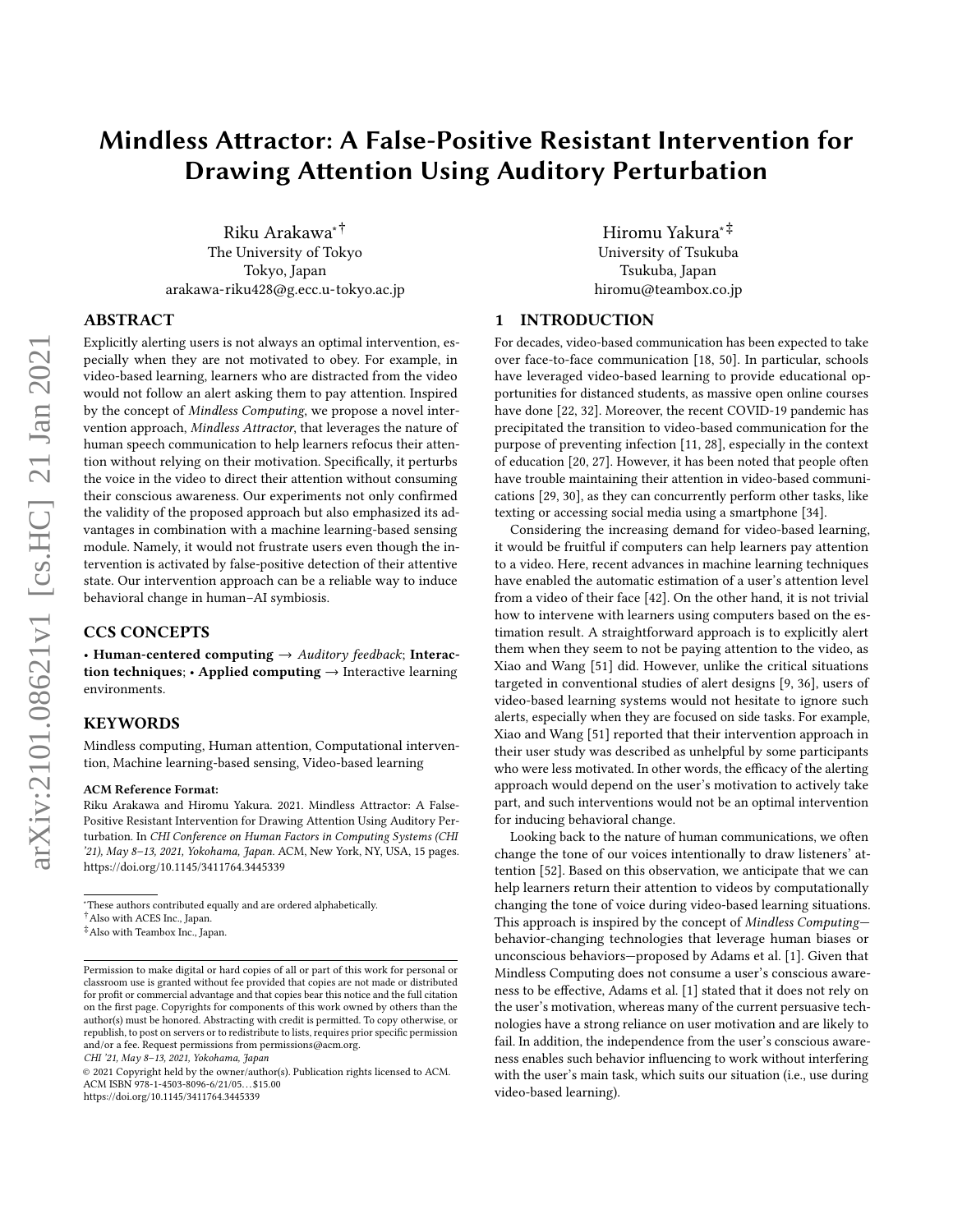Furthermore, we argue that this mindless intervention approach has a high affinity with sensing modules based on machine learning techniques. That is, if we explicitly alert users, they can be distracted and frustrated by misinformed alerts caused by erroneous falsepositive detection, which can lead them to ignore the result of a machine learning module [\[13,](#page-13-15) [15\]](#page-13-16). On the other hand, the mindless approach designed based on human nature does not necessarily consume users' conscious awareness, and such negative effects due to false positives can thus be mitigated.

In this paper, we propose a novel intervention approach, Mindless Attractor, which computationally leverages the nature of our speech communication, and examine its effectiveness in the case of helping users in video-based learning return their attention to the video. For this purpose, we first determined its requirements and possible designs so as to reduce the time that users are distracted in a mindless manner. We then conducted an experiment to confirm that the proposed intervention was effective in helping users refocus their attention without consuming conscious awareness. We also combined this mindless intervention with a machine learning-based sensing module and evaluated its effectiveness in the context of false-positive detection, in comparison to a conventional alerting approach. The series of experiments presented the advantages of the proposed approach, especially in combination with machine learning techniques. Based on the results, we discuss implications for the HCI community, emphasizing the importance of the mindless intervention approach in the era of human–AI symbiosis.

## 2 RELATED WORK

To situate our work, we first examine previous literature on interaction techniques for video-based learning, particularly those focusing on learners' attention. We then review conventional alertbased techniques for drawing human attention and discuss why they would not fit our purposes. We also explore previous studies regarding the nature of human speech communication, as this is a foundation of our mindless approach for drawing users' attention.

# <span id="page-1-1"></span>2.1 Attention-Related Interaction Techniques for Video-Based Learning

As mentioned in Section [1,](#page-0-0) opportunities for video-based communication are increasing, and many interaction techniques have thus been proposed to enhance the experience of such communications. Some prior studies have proposed interaction techniques centering on the context of participants' attention [\[16,](#page-13-17) [39,](#page-13-18) [51\]](#page-13-12), as it has been pointed out that people often have difficulty maintaining their attention during video-based communication [\[29,](#page-13-8) [30\]](#page-13-9). These techniques benefit from the significant effort that has been devoted to estimating participants' attentiveness based on visual cues, such as face movement [\[42\]](#page-13-11), body postures [\[54\]](#page-14-1), and gaze [\[7,](#page-12-2) [24,](#page-13-19) [45\]](#page-13-20). They then use the estimation results to enhance learners' performance, for instance in the case of video-based learning, as it is widely acknowledged that learners' attention and engagement are strongly related to their learning performance [\[4,](#page-12-3) [16\]](#page-13-17).

For example, Gaze Tutor is a gaze-reactive intelligent tutoring system for video-based learning [\[16\]](#page-13-17). Using a conventional eye tracker, it estimates the learner's attention level based on gaze direction by applying a simple rule assuming that off-screen gaze patterns imply distraction. When the system detects that the learner is not focusing on the video, the tutor agent stops the video and alerts them explicitly (e.g., by saying "Please pay attention"). Although their experiment showed its effectiveness in reorienting participants' attention, the intervention method left room for improvement, as the authors mentioned in their discussion. Specifically, they found individual differences in the efficacy of the alert-based intervention, including that some participants never followed the alerts. Accordingly, the authors noted that alternate intervention approaches, including indirect feedback, could be implemented. Another example that computationally utilizes the estimated attention level during video-based learning was provided by Sharma et al. [\[39\]](#page-13-18). Similar to Gaze Tutor, their system provided users with direct feedback, such as simple red rectangles on the screen, with the purpose of improving users' attention.

As can be inferred from these studies, previous research has mainly considered explicit alerting as an intervention method for video-based learning. However, the findings from these studies complement our concern, which is discussed in Section [1](#page-0-0) based on the results of Xiao et al. [\[51\]](#page-13-12). That is, such interventions have a reliance on users' motivation; they may not work effectively when we cannot assume that all users are motivated to change their behavior. In Section [2.2,](#page-1-0) we will explain why the reliance occurs based on the discussion by Adams et al. [\[1\]](#page-12-1), which in turn motivated us to explore a better intervention approach for videobased learning situations.

# <span id="page-1-0"></span>2.2 Alerting Techniques for Drawing Human Attention

Drawing users' attention is one of the crucial components of humancomputer interaction, not limited to video-based learning. Many researchers have dealt with a wide range of topics in this area, such as Internet advertisements [\[33\]](#page-13-21), smartphone notifications [\[40\]](#page-13-22), and alerting systems [\[21\]](#page-13-23). Consequently, previous studies have developed many methods suitable for individual situations using diverse perceptual modalities.

One of the most popular strategies is to provide users with visual stimulation. For example, Red Alert is a visual alerting system which uses a translucent orange-red flash to mask a screen, designed to warn pilots potential collisions in air traffic control [\[36\]](#page-13-13). Audio stimuli have also been favorably employed as a means to alert users. BBeep is a collision-avoidance system that can emit a beep sound to alert pedestrians around a visually impaired user to clear the way [\[26\]](#page-13-24). Another strategy is the use of the tactile modality. BuzzWear is a wrist-worn tactile display to notify users on the go by combining different parameters of the tactile stimulus [\[31\]](#page-13-25). As can be observed in these examples, most systems adopt explicit stimuli to notify users, assuming that they will take action after their attention is drawn to the target.

However, Adams et al. [\[1\]](#page-12-1) pointed out that such alerting strategies would not be optimal when used within persuasive technologies designed to influence user behavior. Unlike critical situations (e.g., air traffic control) where it can be expected that users will be motivated to follow an alert from a computer, not all scenarios for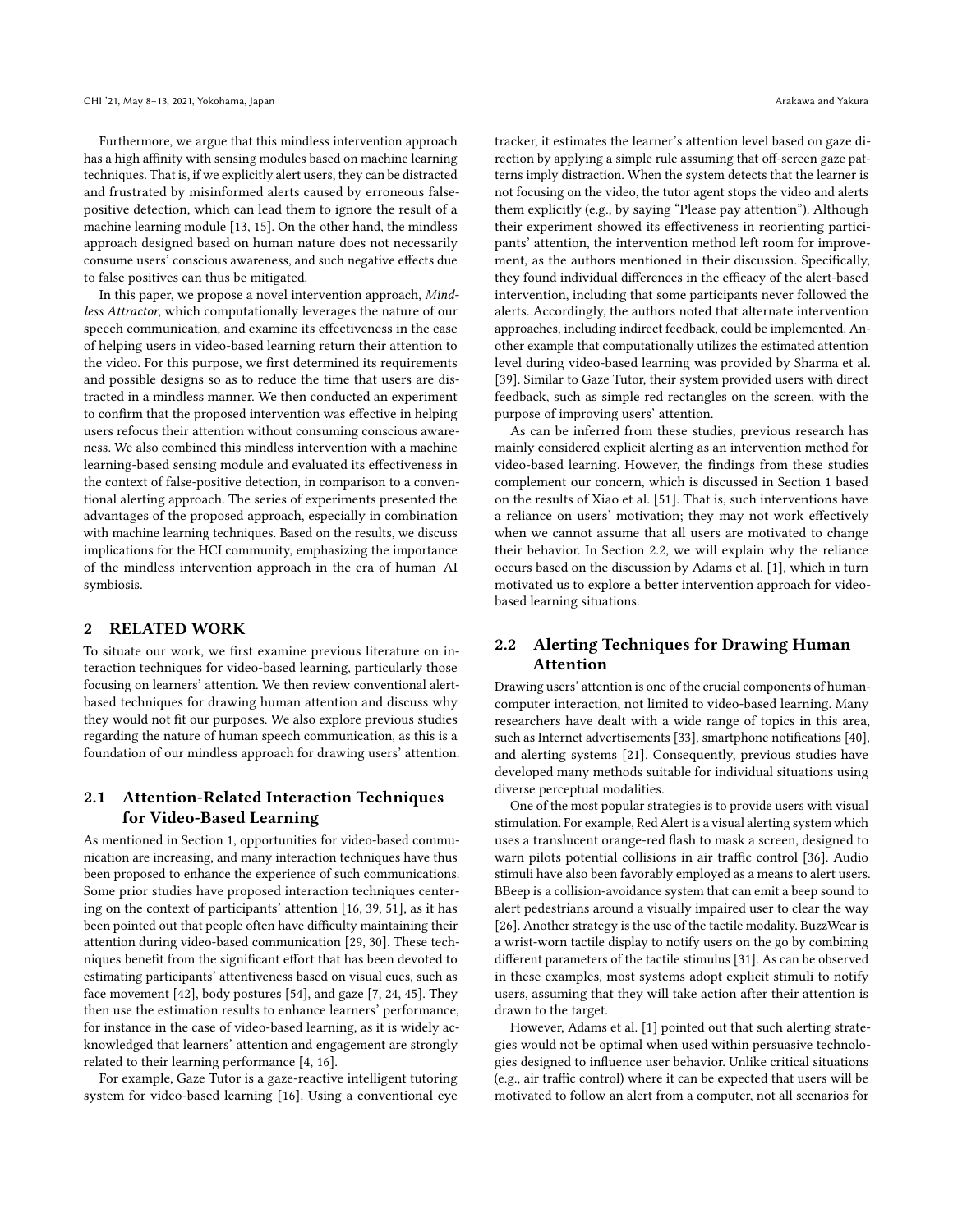inducing behavioral change can assume that users are motivated to do so. In such cases, an alert that requires the user's conscious awareness and effort to work effectively would likely fail due to lack of motivation or potentially counteract positive aspects of the intervention by frustrating them. Thus, the authors recommended the Mindless Computing strategy of leveraging human biases or unconscious behaviors, which diminishes reliance on users' conscious awareness. It also enables a user intervention without interfering with users' ongoing activity, whereas alerting users explicitly can interrupt such activity. Furthermore, they complimented the advantage of the mindless approach by mentioning that such interventions have long-term effectiveness, even though users are aware of the biases behind the interventions [\[47\]](#page-13-26).

This point is common to the previous studies for video-based learning in regards to the reliance on learners' motivation, which is mentioned in Section [2.1.](#page-1-1) That is, as conventional alerting approaches are requiring learners' conscious awareness to be effective, they would have an option not to follow the intervention. Therefore, for the purpose of helping learners return their attention, we explore a new computational approach that intervenes without consuming their conscious awareness. This led us to make use of the nature of human speech communication.

# <span id="page-2-1"></span>2.3 Speech Communication Techniques for Drawing Human Attention

Speech is one of the most natural modalities of human communication. It consists not only of linguistic aspects but also of paralinguistic aspects, such as pitch, volume, and speed, which play an important role in conveying nuance or emotion [\[44\]](#page-13-27). Though the use of paralinguistic aspects is a natural habit that does not necessarily require our conscious processes [\[35\]](#page-13-28), it is also a common practice to intentionally create changes in such paralinguistic parameters while speaking so as to draw listeners' attention [\[25\]](#page-13-29). The relationship between speech parameters and their effects in terms of drawing attention has generated considerable research interest in understanding human speech communication. For example, Xu [\[52\]](#page-13-14) confirmed that an increase in pitch when starting a new topic can draw listeners' attention. Moreover, a similar effect of drawing attention has also been observed in infants hearing the speech of their mothers, who naturally vary their pitch [\[41\]](#page-13-30). The idea that humans unconsciously respond to paralinguistic cues is further supported by Zatoree and Gandour [\[55\]](#page-14-2), who verified that human neural mechanisms are sensitive to such spectral and temporal acoustical properties.

Based on these results, we speculate that leveraging this nature of human speech communication by computationally varying speech parameters can draw listeners' attention in a natural manner. More specifically, if a person losing their attention to a video hears speech with altered pitch or volume, they will naturally respond to such a change, regardless of their motivation to pay attention. Such an intervention approach is in line with the concept of Mindless Computing [\[1\]](#page-12-1) and thus is expected to work without depending on users' motivation. In the following section, we further elaborate on the rationale for our design of using alterations of human speech to draw attention in video-based learning situations.

## 3 MINDLESS ATTRACTOR

In this paper, we propose Mindless Attractor for the purpose of helping users in video-based learning situations return their attention to the video. Inspired by the concept of Mindless Computing [\[1\]](#page-12-1), it leverages the nature of speech communication to intervene with users. In this section, we present the details of Mindless Attractor, starting by discussing why the mindless approach should be considered and what requirements should be fulfilled.

## <span id="page-2-0"></span>3.1 Why Mindless?

As we stated in Section [1,](#page-0-0) our research aim is to support videobased learning, given the growing demand for it, by establishing a suitable computational intervention for users who are not paying attention to the video. The difficulty is that we cannot assume all users to be highly motivated to follow such an intervention for maintaining attention, which we mentioned in Section [2.2](#page-1-0) as the reason that conventional alerting approaches would not be suitable. Thus, we need to consider an intervention approach that does not rely on users' motivations. In addition, even when a user is not focusing on the video, intervention approaches that interrupt the user should be avoided since such approaches might lead them to miss subsequent content.

These points led us to adopt an approach based on Mindless Computing [\[1\]](#page-12-1) that leverages human biases or unconscious behaviors to induce behavioral change. Since such an intervention approach does not consume the user's conscious awareness to be effective, it is considered less reliant on their motivation to pay attention. Moreover, it enables us to design a less interruptive intervention than explicit alerts, as Adams et al. [\[1\]](#page-12-1) confirmed that their mindless approach using auditory feedback could influence people's behavior when talking without annoying them.

Furthermore, we presume that the mindless approach will reveal a new advantage when integrated with a sensing module based on machine learning techniques, as mentioned in Section [1.](#page-0-0) More specifically, although machine learning systems enable various sensing scenarios, humans tend to evaluate such systems' mistakes more severely than human mistakes [\[15\]](#page-13-16). In addition, the trust that machine learning systems lose as a result of their failure is usually greater than the trust they gain from their success [\[53\]](#page-14-3). Consequently, people often become less hesitant to override outputs from machine learning systems after seeing their failures [\[13\]](#page-13-15). Moreover, it has been suggested that people with a high level of cognitive load will have less trust in interactions with machine learning systems [\[56\]](#page-14-4). These discussions imply the risk posed by the false-positive detection of the sensing module in intervening with users—that is, mistakenly alerting them in an explicit manner during video-based learning situations would frustrate them and lead them to disregard the alerts. On the other hand, since the mindless approach does not consume conscious awareness, unlike the alerting approach, it might mitigate the negative effects caused by false positives.

We therefore suppose that the mindless approach would be suitable as an intervention in the context of video-based learning. In particular, we believe that this is a plausible solution to the current situation where effective interventions for video-based learning have not been well investigated, as discussed in Section [2.1.](#page-1-1)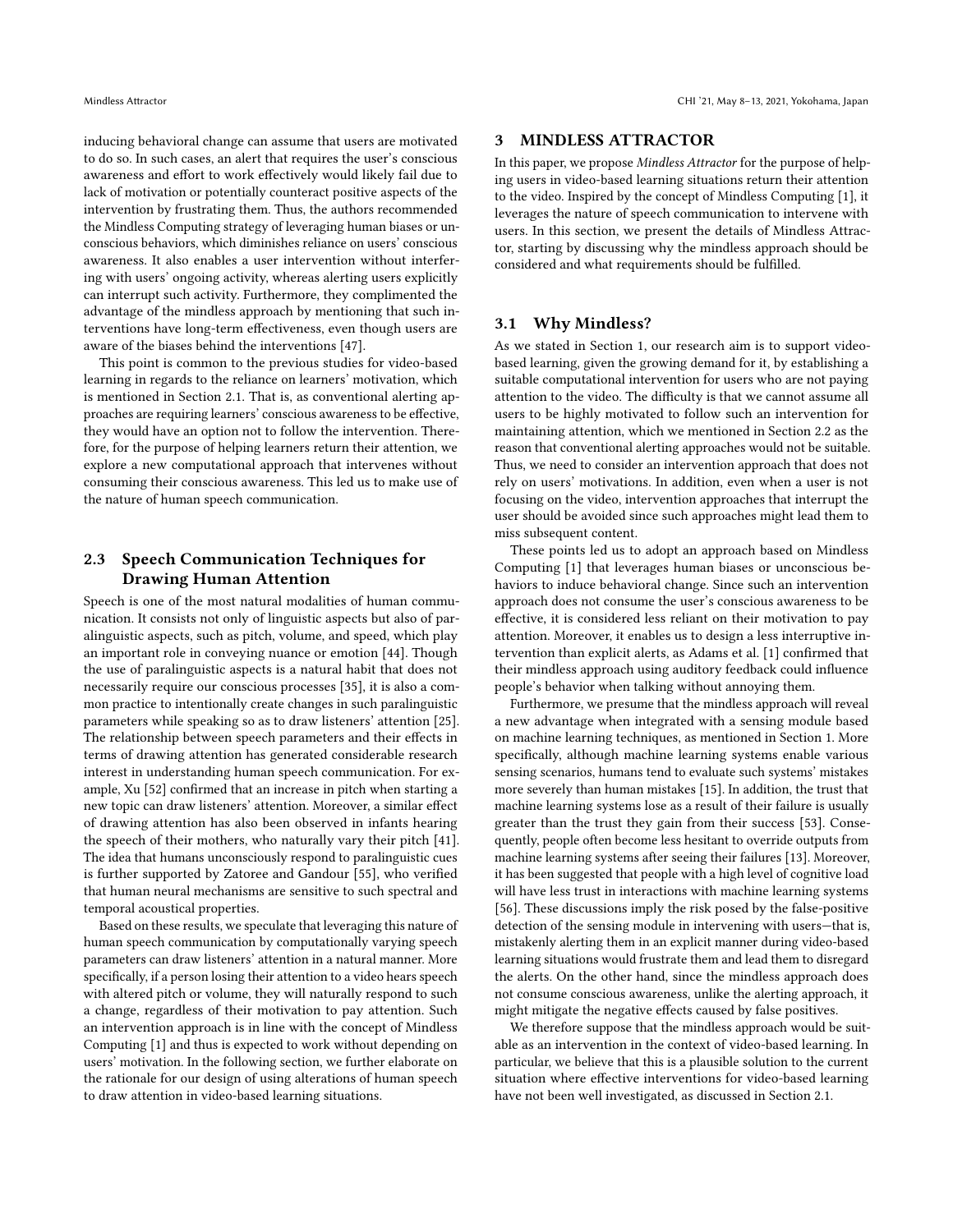#### <span id="page-3-3"></span>3.2 Designing Mindless Attractor

To design the mindless approach leveraging human biases or unconscious behaviors, we exploited the nature of human speech communication. Our design is based on the following requirements we considered in view of using the mindless approach in videobased learning situations.

- Avoid interruption due to interventions. Considering that video-based learning is sometimes delivered in the form of live streams or in a synchronous manner [\[5\]](#page-12-4), interrupting users due to interventions should be avoided, as it can cause them to miss information and counteract our aim of helping them pay attention. This requirement is one reason to eliminate the use of alerting approaches, as we discussed their interruptive aspect in Section [3.1.](#page-2-0)
- Use a modality that users will not neglect. To intervene with users who are not paying attention to the video, it is important to use a modality that is always reachable for users. In this regard, though it is possible to leverage human perceptual bias to design the mindless approach by showing something on a display, this would not be suitable because the user can take their eyes off the display, especially when performing other tasks using a smartphone [\[34\]](#page-13-10). On the other hand, it seems more unlikely that the user would not hear the audio due to muting it while in video-based learning situations.
- Function without external devices. Though the use of external devices would extend the range of possible interventions, such as using a tactile stimulus [\[31\]](#page-13-25), it raises an additional cost to utilize the interventions. Therefore, it is desirable to design an intervention that could be integrated into video-based learning situations without requiring external devices.

As we reviewed in Section [2.3,](#page-2-1) it has been suggested that humans unconsciously respond to paralinguistic cues in speech, such as a change in pitch, volume, and speed. In our case, we considered perturbing the pitch or volume of the voice in the video to help users refocus their attention. We did not use speed because it would be difficult to maintain time-series consistency when video-based learning is conducted in a synchronous manner (e.g., live lectures [\[5\]](#page-12-4)).

In addition, the perturbation is enabled and disabled repeatedly when the user is seemingly not paying attention to the video, as Adams et al. [\[1\]](#page-12-1) emphasized the importance of cues to trigger different perceptions and sensations in designing mindless approaches. Otherwise, if we activated the perturbation once when the user became distracted and kept it thereafter, the user would have less opportunity to refocus their attention as they became acclimated to the changed pitch or volume.

#### <span id="page-3-4"></span>3.3 Implementation

We used Python and PyAudio $^1$  $^1$  to perturb the audio signal in real time. The audio signal was captured in 16 kHz and the perturbation process was activated each 1/16 sec to ensure that the perturbed signal was delivered without significant delay. The pitch

shift was performed using a library named rubberband $^2$  $^2$  through time-shifting and resampling the signal via Fourier transform. The volume change was performed by directly multiplying the waveform double or halve. Our source code is publicized at a GitHub repository<sup>[3](#page-3-2)</sup>.

In addition, as we mentioned in Section [1](#page-0-0) and Section [3.1,](#page-2-0) our mindless intervention approach is expected to incorporate a sensing module that monitors users' behavior and detects when they are distracted. The detailed implementation of the sensing module is later explained in Section [6.3.](#page-7-0)

## <span id="page-3-5"></span>4 HYPOTHESES

Up to this point, we have introduced Mindless Attractor, which is designed as an intervention for users during video-based learning that incorporates a sensing module based on machine learning techniques. It computationally perturbs the pitch and volume of the voice in the video in real time to refocus users' attention when they seem to be distracted from the video. Our design rationale for the proposed approach, which we discussed in Section [3.2,](#page-3-3) imposes the following hypotheses, which need to be verified to ensure the validity and effectiveness of the proposed approach.

First, as we discussed in Section [3.1,](#page-2-0) our proposal is based on the concept of Mindless Computing [\[1\]](#page-12-1) so as to ensure that the intervention works without relying on user motivation and without interrupting users. To satisfy these points, we should examine whether Mindless Attractor can influence users' behavior in a mindless manner, i.e., without consuming their conscious awareness.

> H1: Mindless Attractor is an effective means to refocus the attention of users in video-based learning situations without consuming their conscious awareness.

If H1 holds, we have two choices for inducing behavioral change in users (i.e., drawing their attention back to the video): alerting users in an explicit manner or intervening in a mindless manner. Here, as we discussed in Section [3.1,](#page-2-0) we expect that the proposed approach will be favored over alerting approaches when combined with a machine learning-based sensing module that detects when users are losing attention. More specifically, the fact that such a sensing module may produce false positives implies the risk of mistakenly intervening in users, which can be annoying when we alert them explicitly. Thus, we posit our second hypothesis:

> H2: Mindless Attractor is not only an effective means to refocus users' attention but is also preferred by users when combined with a machine learning-based sensing module, while the alerting approach is not accepted.

If these hypotheses are supported, we can pave the way for intervening with users in real time to support their participation during video-based learning. With this motivation, we evaluated these hypotheses by conducting a series of experiments.

<span id="page-3-0"></span><sup>1</sup><https://people.csail.mit.edu/hubert/pyaudio/docs/>

<span id="page-3-1"></span> $^2$ <https://github.com/breakfastquay/rubberband>

<span id="page-3-2"></span><sup>3</sup><https://github.com/hiromu/MindlessAttractor>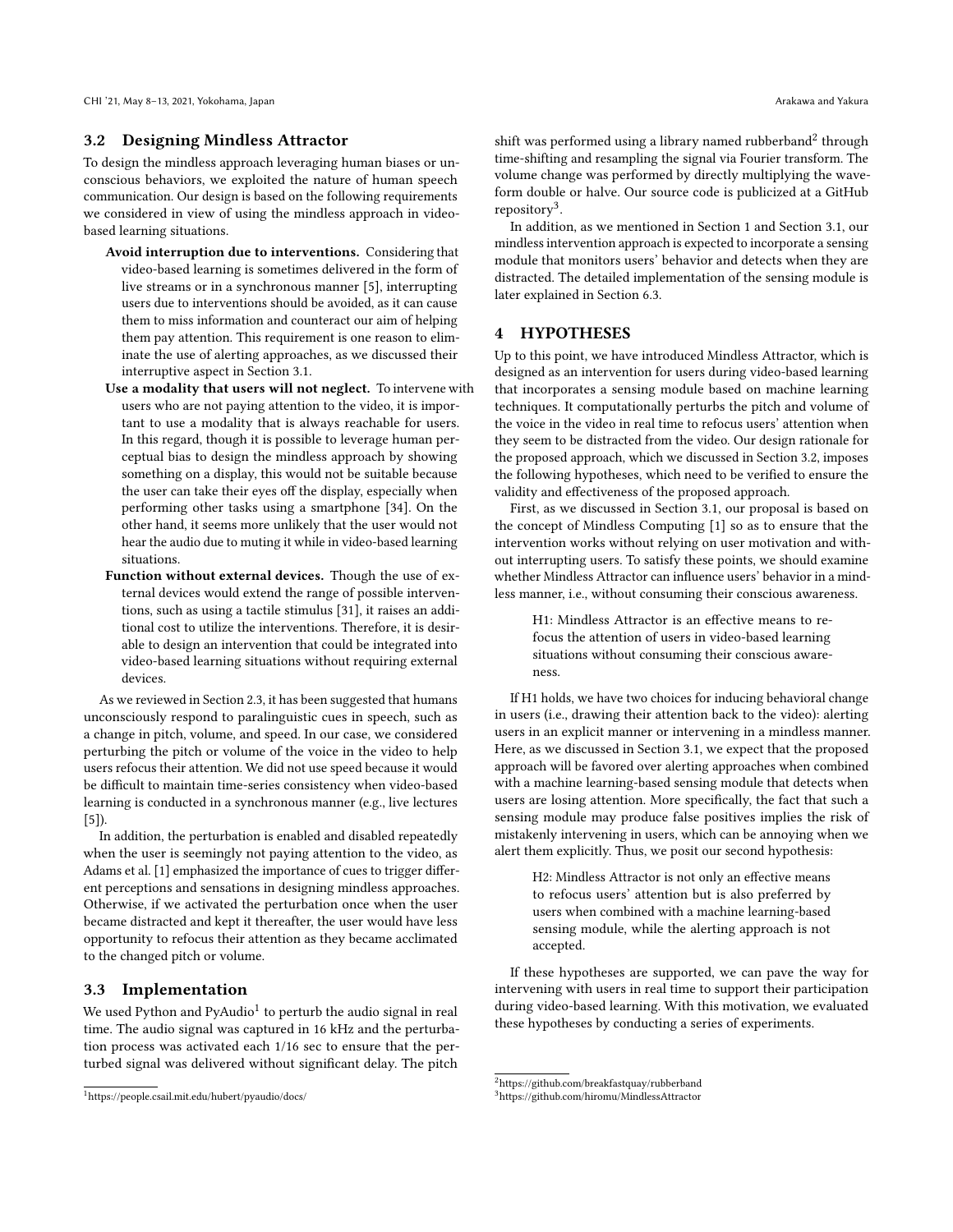## <span id="page-4-3"></span>5 EXPERIMENT I: EVALUATION OF H1

## 5.1 Design

To evaluate H1, we conducted an experiment that replicated videobased learning situations. We used a within-participant design comparing a treatment condition using Mindless Attractor with a control condition that did not intervene in participants. Then, H1 is supported if the following two points are confirmed: Mindless Attractor helps participants refocus their attention, and Mindless Attractor does not consume participants' conscious awareness.

#### 5.2 Measure

We prepared two measures corresponding to the above two points to be confirmed: recovery time and cognitive workload.

5.2.1 Recovery Time. This metric indicates the time that it took for participants to return their attention to the video after losing focus. If Mindless Attractor helps participants refocus their attention, the time that they are distracted should be shortened in comparison to the case in which no intervention was taken.

To compute this metric, we collected human annotations for each participant denoting whether the participant was paying attention or not. As we explain in the detailed procedure description in Section [5.5,](#page-4-0) an experimenter observing the state of the participants annotated in real time so that the recovery time could be calculated later.

5.2.2 Cognitive Workload. This metric was used to evaluate whether Mindless Attractor consumed the participants' conscious awareness or not. Measuring cognitive workload is common in the previous studies proposing alerting approaches [\[31,](#page-13-25) [36\]](#page-13-13). Whereas they aimed to show that their proposed approaches exhibited lower workload compared to other possible approaches, we compared the metric between the control and treatment conditions. If the cognitive workload in the treatment condition is not significantly different from that in the control condition, it suggests that Mindless Attractor does not consume participants' conscious awareness. In our study, we used the NASA-TLX questionnaire [\[8,](#page-12-5) [23\]](#page-13-31) to measure cognitive workload, in the same manner as the previous studies [\[31,](#page-13-25) [36\]](#page-13-13).

We note that it would be possible to evaluate whether Mindless Attractor consumes the participants' conscious awareness by asking them whether they noticed the perturbation. However, to do so, we would need to conceal from the participants that they would be subject to an intervention, which would create an unrealistic situation if we consider the practical applications of the proposed approach. More specifically, it is unlikely that users in video-based learning situations would be subject to interventions without opt-in consent; that is, they would use Mindless Attractor of their own accord to focus on videos or at least would be notified about the possibility of the intervention. In addition, as we mentioned in Section [2.2,](#page-1-0) Adams et al. [\[1\]](#page-12-1) explained that the mindless approaches work regardless of whether a user knows their mechanisms or not, as they do not depend on the user's conscious awareness. Thus, we used this measure based on NASA-TLX and also notified the participants beforehand that they would be subject to interventions.

## <span id="page-4-2"></span>5.3 Material

To replicate a video-based learning situation, we prepared a video recording of a 30-minute lecture on urban sociology. As this experiment was conducted remotely, the video was presented to the participants using the screen-sharing function of  $\text{Zoom}^4$  $\text{Zoom}^4$ .

By following the implementation we described in Section [3.3,](#page-3-4) we also prepared a client software that modifies Zoom's audio output to perform our intervention. This software captures and perturbs the audio output in real time when it receives an activation command from a control server via WebSocket. Here, we conducted a pilot study in the same manner as Adams et al. [\[1\]](#page-12-1) to find the best parameters for intervening without causing distractions. Consequently, we implemented four perturbation patterns: halving or doubling the volume and lowering or raising the pitch by one tone. The software then activates one of the four patterns randomly so as to enable the comparison of their effectiveness for helping the participants refocus their attention. Since Zoom automatically removes noises and extracts voices, we confirmed that our naïve implementation of pitch shifting based on fast Fourier transform would be sufficient for the purposes of this experiment.

We further prepared an experimenter console in the control server to record annotations concerning whether the participant was paying attention or not. The console was implemented to enable sending the activation and deactivation command to the client software when the participant started to divert their attention from the video and refocused their attention, respectively.

## 5.4 Participants

This experiment involved 10 participants, three of whom were female. They were recruited via online communication in a local community where over 100 university students gather. As described later in Section [5.5,](#page-4-0) our experimental procedure required participants to be observed by a remote experimenter so that their state of attention could be annotated. Therefore, we asked them to prepare a PC with a webcam in a quiet room as well as to enable their faces to be captured.

### <span id="page-4-0"></span>5.5 Procedure

Each participant underwent one session of watching the 30-minute video using a computer connected over Zoom, as we mentioned in Section [5.3.](#page-4-2) To replicate the usual situation of video-based learning, in which learners have some reasons to watch the video, we told participants in advance that they would be asked to write a few sentences summarizing the video. At the same time, we asked them to bring their smartphones and told them that we would not prohibit the use of smartphones so that they could be distracted as usual [\[34\]](#page-13-10).

As depicted in Figure [1,](#page-6-0) each session was divided into two parts of 15 minutes each: one with no intervention and another involving interventions. To normalize the order effect, we balanced the order of the two parts: five participants first experienced the part with no intervention, and the others first experienced the part involving interventions. After each part, the participant was asked to write a

<span id="page-4-1"></span><sup>4</sup><https://zoom.us/>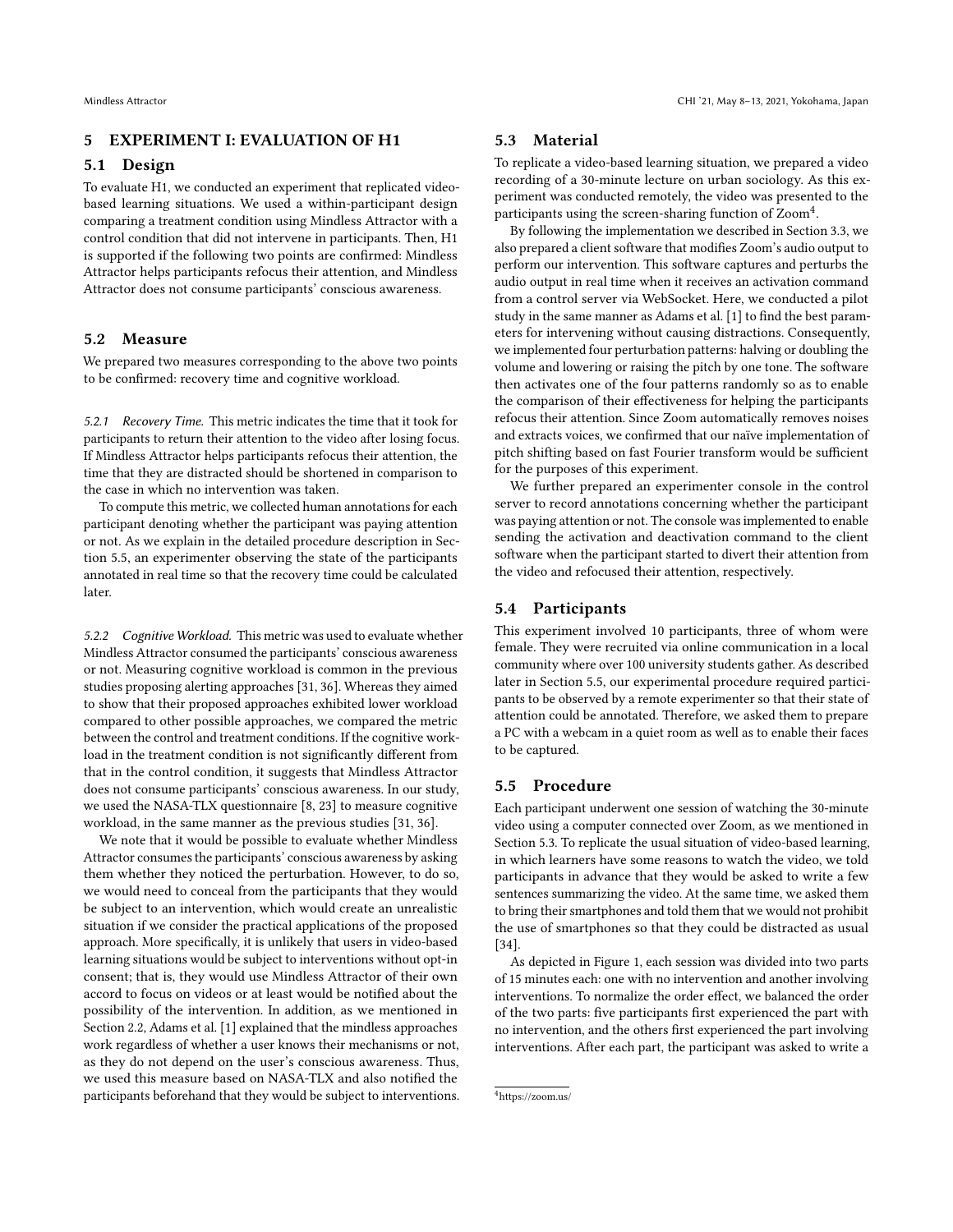summary and fill out the questionnaire measuring cognitive workload. Note that these two parts do not correspond to the control and treatment conditions, as explained in the following paragraphs.

In the part involving interventions, an experimenter observed the state of a participant, including their use of smartphones, and annotated whether they were paying attention to the video or not. When the experimenter pressed a button on the experimenter console to record the timestamp at which the participant diverted their attention from the video, the console assigned either the control or treatment condition with a 50% probability of each. Note that the selected condition was concealed from the experimenter in order to avoid the experimenter bias in the annotations. If the treatment condition was assigned, the console sent the activation command to the client, and the client then repeatedly enabled and disabled one of the four perturbation patterns every 3 seconds, as explained in Section [3.2.](#page-3-3) This intervention continued until the client received the deactivation command indicating that the experimenter pressed another button to record the participant's recovery from the distraction. On the other hand, if the control condition was assigned, no command was sent to the client. Consequently, based on the assigned conditions and the recorded timestamps, the recovery time could be calculated and compared.

The other part (with no intervention) was prepared to evaluate the cognitive workload. We compared its cognitive workload score with that of the part involving interventions, which were activated on a random basis. If the intervention did not consume the participant's conscious awareness, the scores of the two parts would not be significantly different.

In addition, at the end of the session, we asked the participants for their comments about their feelings or anything they noticed. In total, the entire session took about an hour to complete.

#### <span id="page-5-0"></span>5.6 Results

5.6.1 Recovery Time. As shown in Table [1,](#page-6-1) the proposed intervention significantly shortened the recovery time according to the unpaired t-test (Cohen's  $d = 1.0044$ ,  $p < 0.0001$ ). The distribution of the recovery time is shown in Figure [2,](#page-7-1) which also confirms this reduction. This result supports that Mindless Attractor helped participants refocus their attention.

We also investigated which of the four perturbation patterns (i.e., halving or doubling the volume and lowering or raising the pitch by one tone) effectively helped participants refocus their attention. We examined the last perturbation pattern before each time the participant returned their attention and counted their occurrence, as shown in Table [2.](#page-6-2) This examination is based on our assumption that the intervention just before the participant's attention returned is the cause of the change in the participant's state. According to the  $\chi^2$ -test comparing with the total occurrence, the results were not significantly different in that each pattern equally helped participants recover their attention (Cramer's  $V =$ 0.1220,  $p = 0.2794$ ). In other words, we can conclude that there was no significant difference in the effectiveness of the four perturbation patterns.

5.6.2 Cognitive Workload. We also could not find a significant difference in participants' cognitive load scores according to the paired t-test (Cohen's  $d = 0.2110$ ,  $p = 0.5212$ ), as presented in Table [1.](#page-6-1) That is, it is suggested that Mindless Attractor did not consume participants' conscious awareness or at least did not negatively affect participants' cognitive load by consuming their conscious awareness. Thus, in combination with the effect on the recovery time, H1 was supported.

5.6.3 Comments. We also examined the comments that the participants wrote at the end of the experiment. At first, we realized that three participants mentioned that they did not notice any intervention, although they were informed of the intervention beforehand. Interestingly, the recovery time for these three participants also showed a significant difference (Cohen's  $d = 0.8105$ ,  $p = 0.0122$ ) between the treatment (15.88  $s$  on average) and control (28.34  $s$ on average) conditions. Thus, it is suggested that the mindless approach worked even when it was not noticed by participants, further supporting that Mindless Attractor did not consume the participants' conscious awareness. This point not only corroborates H1 but also shows consistency with the discussion by Adams et al. [\[1\]](#page-12-1).

It was also interesting that, although five participants mentioned that they noticed the changes in volume, no participant recognized the changes in pitch. That is, although no significant difference was found between the effectiveness of the four perturbation patterns in Table [2,](#page-6-2) their noticeability varied, suggesting further room for investigation.

Nevertheless, no participants regarded the mindless intervention as disruptive or annoying; rather, two participants made positive comments about it:

I found it useful because it naturally brought my attention back to the video when I thought something might have changed in the speech. (P1)

It was nice as it made me feel like...the computer was recommending me to concentrate, rather than warning me. (P4)

In particular, the latter comment suggested that the mindless approach can mitigate the negative effect that might be caused by false-positive detection when combined with a machine learningbased sensing module. These results motivated us to conduct a second experiment to evaluate this possibility, as discussed in Section [4](#page-3-5) when posing H2.

## 6 EXPERIMENT II: EVALUATION OF H2

#### 6.1 Design

To evaluate H2, we conducted an experiment that replicated a videobased learning situation in the same manner as Section [5.](#page-4-3) However, in this case, we combined a machine learning-based sensing module rather than manually activating interventions and compared the effects of the mindless approach and the alerting approach. Here, we used a within-participant design over three conditions: mindless, alerting, and control (no intervention). We added the control condition to confirm that the proposed approach was at least effective in contributing to refocusing users' attention as an automated system controlled by a machine learning-based sensing module. H2 is thus supported if the following two points are confirmed: Mindless Attractor helps participants refocus their attention, and participants favor Mindless Attractor over the alerting approach.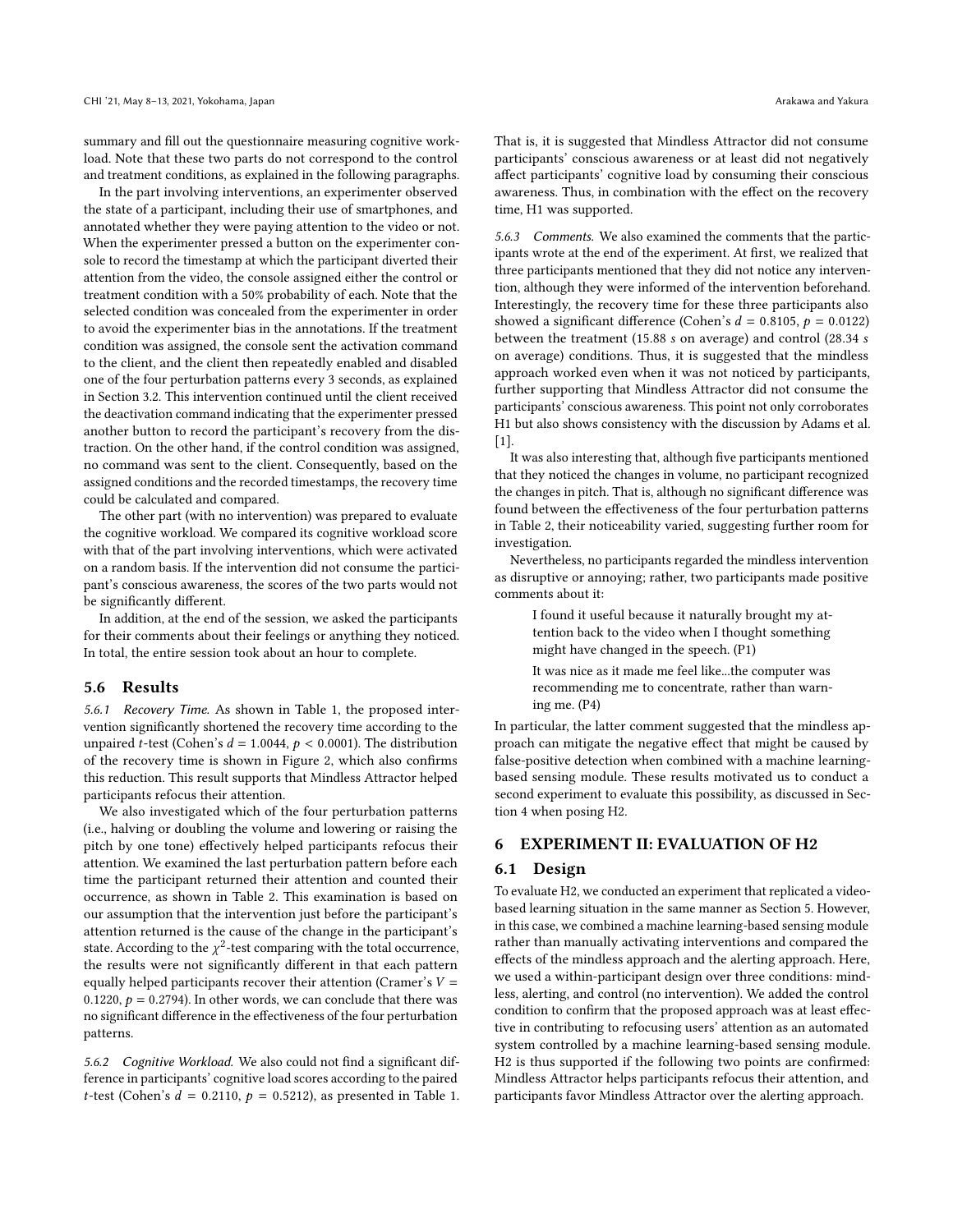<span id="page-6-0"></span>

Figure 1: Example illustration of the procedure for our first experiment. (A) Half of participants first experienced the part with no intervention and then experienced the part involving interventions, and (B) the others followed the reversed order.

<span id="page-6-1"></span>Table 1: Comparison of the recovery time and cognitive workload score between the control and treatment conditions. The treatment condition involved the mindless intervention.

| Measure            | Treatment                       | Control                 | $p$ -value   |
|--------------------|---------------------------------|-------------------------|--------------|
| Recovery time      | 17.71 s $(\pm 10.52 \text{ s})$ | 32.25 s $(\pm 16.92 s)$ | ${}< 0.0001$ |
| Cognitive workload | $26.00 (\pm 10.32)$             | $27.00 \ (\pm 9.13)$    | 0.5212       |

<span id="page-6-2"></span>Table 2: Occurrence of the four perturbation patterns that were executed just before participants returned their attention. The comparison with the total occurrence suggests that there was no significant difference in effectiveness ( $p = 0.2794$ ).

| Perturbation                                                    |    | Halve the volume Double the volume Lower the pitch Raise the pitch |    |    |
|-----------------------------------------------------------------|----|--------------------------------------------------------------------|----|----|
| Occurrence just before<br>participants returned their attention | 19 |                                                                    | 14 |    |
| Total occurrence                                                | 50 |                                                                    | 50 | 55 |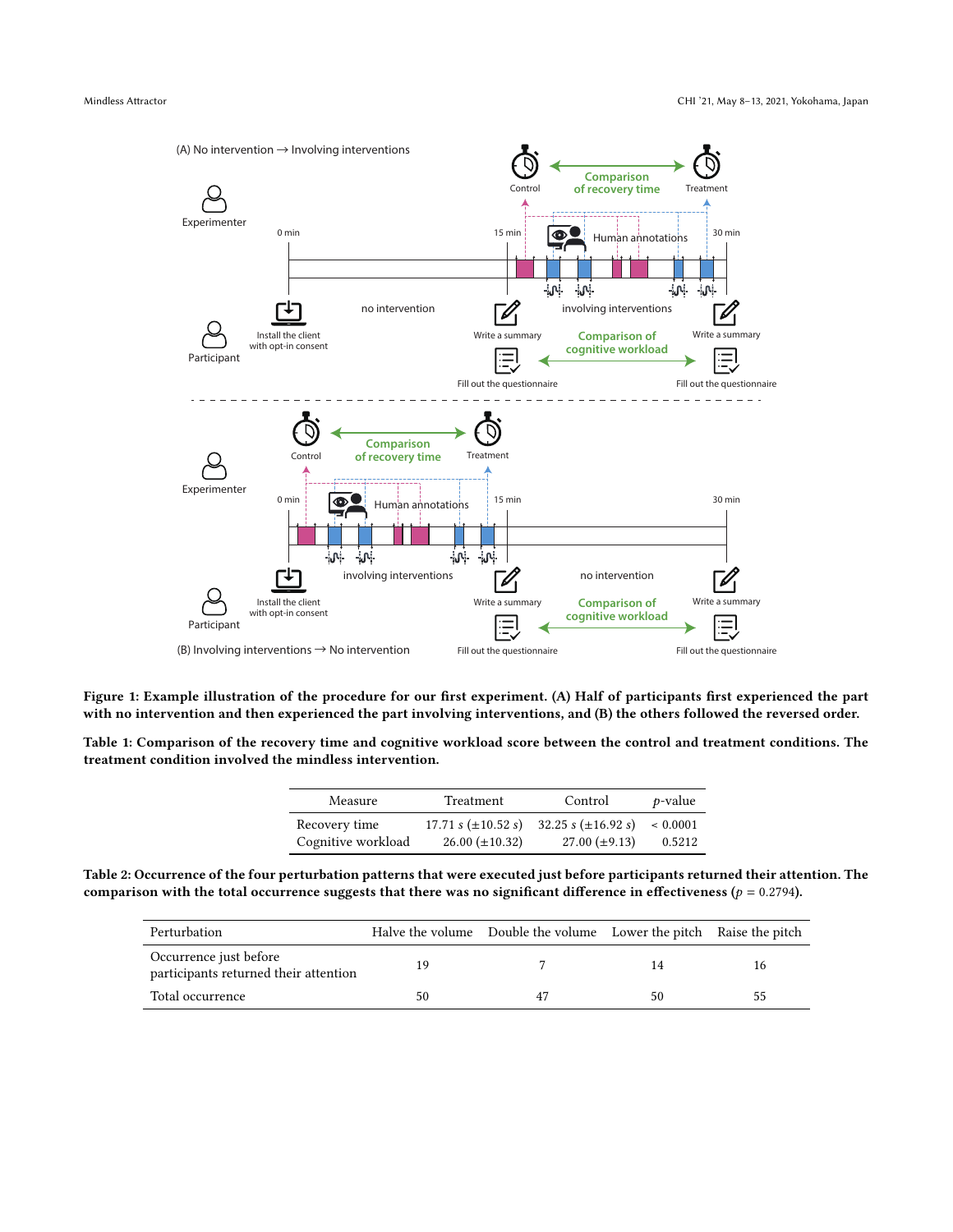<span id="page-7-1"></span>

Figure 2: Distribution of the recovery time across each participant and the experimental conditions.

## 6.2 Measure

Similar to the first experiment, we measured time with regards to whether participants were paying attention. However, we introduced a different approach for evaluating the time factor, i.e., total distracted time instead of the recovery time. In addition to this, we introduced a measure for behavioral intention.

6.2.1 Total Distracted Time. Although we have confirmed that Mindless Attractor can help participants return their attention, it is desirable to investigate whether the total time that they are distracted during video-based learning is decreased. In other words, it may be possible that, though the mindless approach shortened the recovery time, the participants were distracted more frequently, especially when the mindless approach was combined with a machine learning-based sensing module having a risk of false positives.

To compute this metric, we collected human annotations for each participant, as we did in Section [5,](#page-4-3) and aggregated the duration when the participants were not paying attention. If the total distracted time in the mindless condition is significantly shorter than in the control condition, it is suggested that Mindless Attractor can make users more likely to pay attention, even in combination with a machine learning-based sensing module.

It should be noted that, due to the false negatives of such a sensing module, there would be a case when the intervention is not triggered even when the participant is actually losing their attention and a case when the intervention is deactivated before the participant refocus. Therefore, calculating the recovery time as in Section [5.6](#page-5-0) is not appropriate in this second experiment, further rationalizing the introduction of the total distracted time as a different metric.

6.2.2 Behavioral Intention. This metric was prepared to evaluate whether the mindless approach was favored over the alerting approach. The concept of behavioral intention is guided by the Technology Acceptance Model [\[12\]](#page-13-32), which explains users' attitudes towards technologies, and is frequently used to evaluate how likely individuals are to use the technologies. We used the questionnaire

to measure behavioral intention in the same manner as the previous studies [\[46\]](#page-13-33). If this score in the mindless condition is significantly better than that in the alerting condition, we can confirm that Mindless Attractor can be favored over the alerting approach, especially when it works as an automated system with a sensing module.

#### <span id="page-7-0"></span>6.3 Material

Similar to our first experiment, we prepared a video recording of a 30-minutes lecture on social sciences. The experiment was conducted remotely and the video was presented using Zoom's screen-sharing function, as in the first experiment. However, in this second experiment, we developed a system that automatically detected the status of participants' attention. To implement this sensing module, we followed previous studies that estimated participants' attentiveness based on their visual cues, which we reviewed in Section [2.1.](#page-1-1) Specifically, we analyzed the video stream of face images of each participant by leveraging machine learning techniques that can detect their head pose in real time. If the module detected that the participant was looking off the screen, the system judged that the participant was failing to pay attention to the video lecture, and activated an intervention.

Figure [3](#page-8-0) illustrates how the system processed the video streams of participants and intervened in them. Videos were processed in a frame-by-frame manner. First, a human face was detected and located in each frame using a deep learning model, RetinaFace [\[14\]](#page-13-34). We used this model because it achieves state-of-the-art performance and its pretrained model is publicly released. Face alignment was then performed to obtain facial keypoints using a deep learning model proposed by Fang et al. [\[17\]](#page-13-35) that is also known to estimate keypoints with high accuracy. Finally, based on the estimated facial keypoints, the head pose was calculated by solving a perspective-npoint problem. These calculations were performed using a dedicated computation server with an NVIDIA V100 Tensor Core GPU.

Next, the estimated head pose was passed to the experimenter's PC, a conventional laptop with a 2.2 GHz Intel Core i7 processor. This PC checked whether the passed head direction was off-screen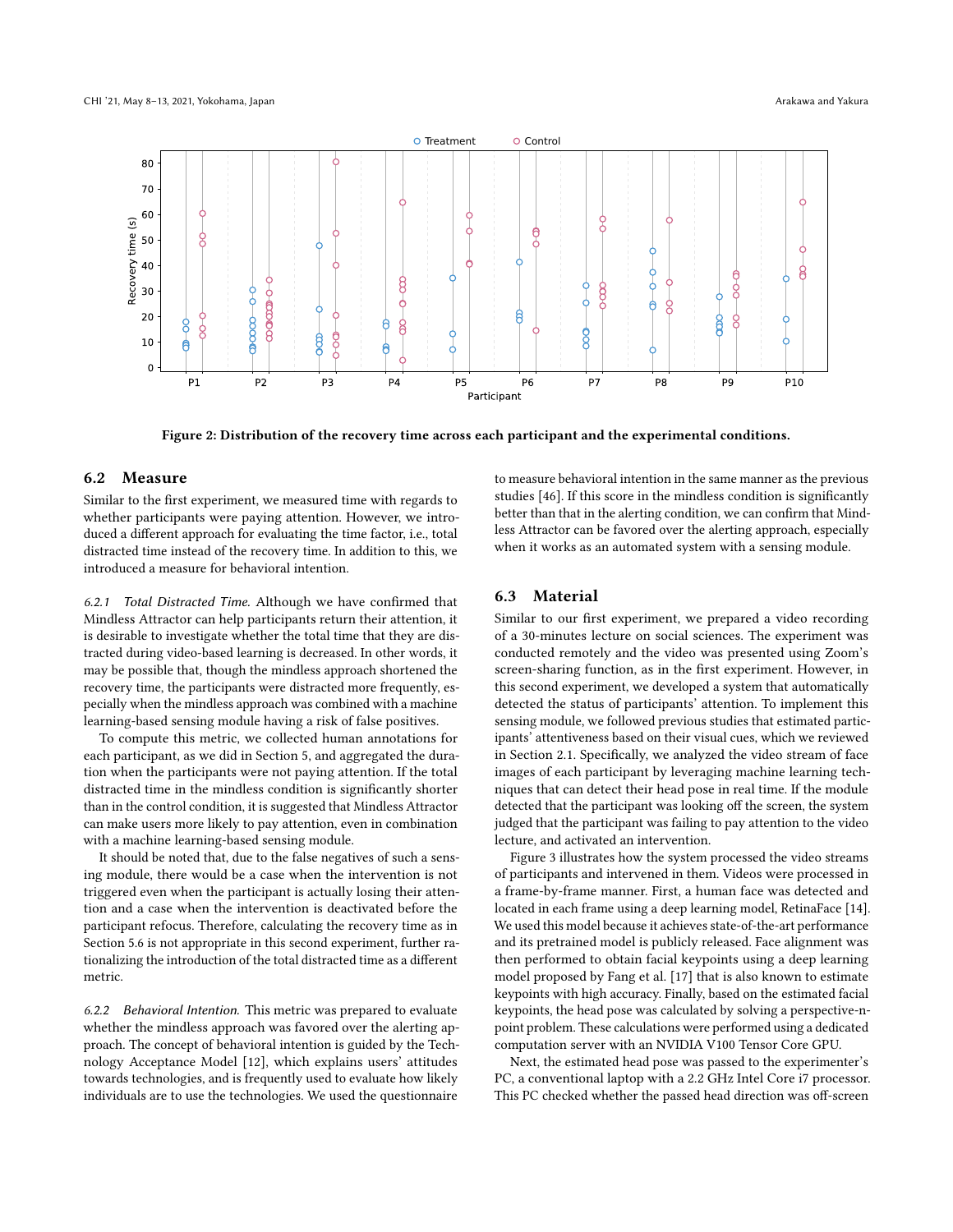<span id="page-8-0"></span>

Figure 3: Architecture of the entire system we implemented for the second experiment.

Mindless Attractor CHI '21, May 8–13, 2021, Yokohama, Japan

<span id="page-8-1"></span>Table 3: Confusion matrix between the human annotations and the detection results of the machine learning-based module in regard to participants' attentive state.

|                      | Detection result                                    |            |  |
|----------------------|-----------------------------------------------------|------------|--|
|                      | Attentive                                           | Distracted |  |
| Human<br>annotations | Attentive 435.4 min (68.5 %) 78.0 min (12.3 %)      |            |  |
|                      | Distracted 51.4 min $(8.1 \%)$ 70.7 min $(11.1 \%)$ |            |  |

or not. The experimenter had conducted a calibration process beforehand to calculate the threshold for this judgment, in which participants were asked to track a red circle that appeared and moved along the edge of the screen. Participants were told to track the circle by moving their head, i.e., not following it only by moving their gaze. We then calculated the maximum head rotations for each direction (top–down and left–right) and regarded them as the range where the head is toward the screen. In other words, when the estimated head pose was out of this range, then the system judged that the participant was looking off the screen, and thus, losing their attention.

While the participants were watching the video, changes in their state–i.e., whether they were looking at the screen or not– were shared with another control server maintaining a WebSocket connection with the client software. The control server then correspondingly sent activation or deactivation commands in the same manner as the first experiment. All of the above processes were performed in real time with a frame rate of 15 FPS.

In addition to the sensing module, we implemented an intervention to explicitly alert users in the client software, to be compared with our proposed approach. In this case, the client software played a short beep for 0.1 seconds, which followed the previous study's use of a beep alert [\[26\]](#page-13-24), rather than perturbing the audio output. Once the alert was activated, it replayed the same beep every 3 seconds until it received the deactivation command, in the same manner as the mindless condition.

#### 6.4 Participants

This experiment involved 20 participants, five of whom were female. They were recruited in the same manner as we did in the first experiment. Eight of the participants participated in our first experiment, which had been held at least two weeks before this experiment. The participants were asked to prepare a PC in a quiet room and to enable their faces to be captured with a webcam, as in the first experiment.

#### 6.5 Procedure

Similar to the first experiment, each participant experienced a session of watching the 30-minute video using a computer connected over Zoom. As before, we told participants in advance that they would be asked to write a few sentences summarizing the video and also allowed them to bring and use their smartphones in the session.

As illustrated in Figure [4,](#page-9-0) each session consisted of three parts lasting 10 minutes each: one with no intervention, another with the mindless approach, and a third with the alerting approach. The order of these three parts was automatically randomized among participants, as we will describe later in this section. After each session, participants were asked to write the summary. They were also asked to fill out the questionnaire measuring behavioral intention when they finished a part with either the mindless or alerting approach. We compared the scores between the two conditions to examine which approach participants favored.

Before starting the first session, the experimenter performed a calibration process to determine the threshold for whether the participant's head pose was out of the screen, as described in Section [6.3.](#page-7-0) The experimenter explained that the participants should not move their PC until the entire process was complete and advised them to find a comfortable position before the calibration process started.

In each of the three parts, the experimenter manually annotated whether the participant was paying attention to the video lecture, similar to the first experiment. To avoid bias, the experimenter was blind to which of the three conditions had been applied to the participant. Specifically, the control server (see Figure [3\)](#page-8-0) decided the order of conditions in each session, and the experimenter did not have access to this information until the session ended. The obtained annotations were used to calculate the total distracted time for each part.

In addition, our developed machine learning-based sensing module triggered interventions to the participants in either the alerting or mindless condition, as described in Section [6.3.](#page-7-0) In the alerting condition, participants were exposed to the beep sound when the system judged that they were losing attention, whereas they were exposed to perturbations in the speech in the mindless condition. In the control condition (i.e., that with no intervention), the client system did not intervene. In each part, the sequence of the system's judgment was recorded along with timestamps, which we later used to assess the accuracy of the sensing module by comparing it with the human annotations.

Finally, at the end of the session, we asked the participants for their comments about their feelings or anything they noticed. In total, the entire session took about an hour to complete.

#### <span id="page-8-2"></span>6.6 Results

6.6.1 Sensing Accuracy. We first examined the accuracy of our machine learning-based sensing module in detecting participants' attentive state. We compared the human annotations and the detection results of the module and obtained Table [3.](#page-8-1) Though our aim is not to develop a detection system, the accuracy across all the participants was 79.6 %, which was relatively close to the previous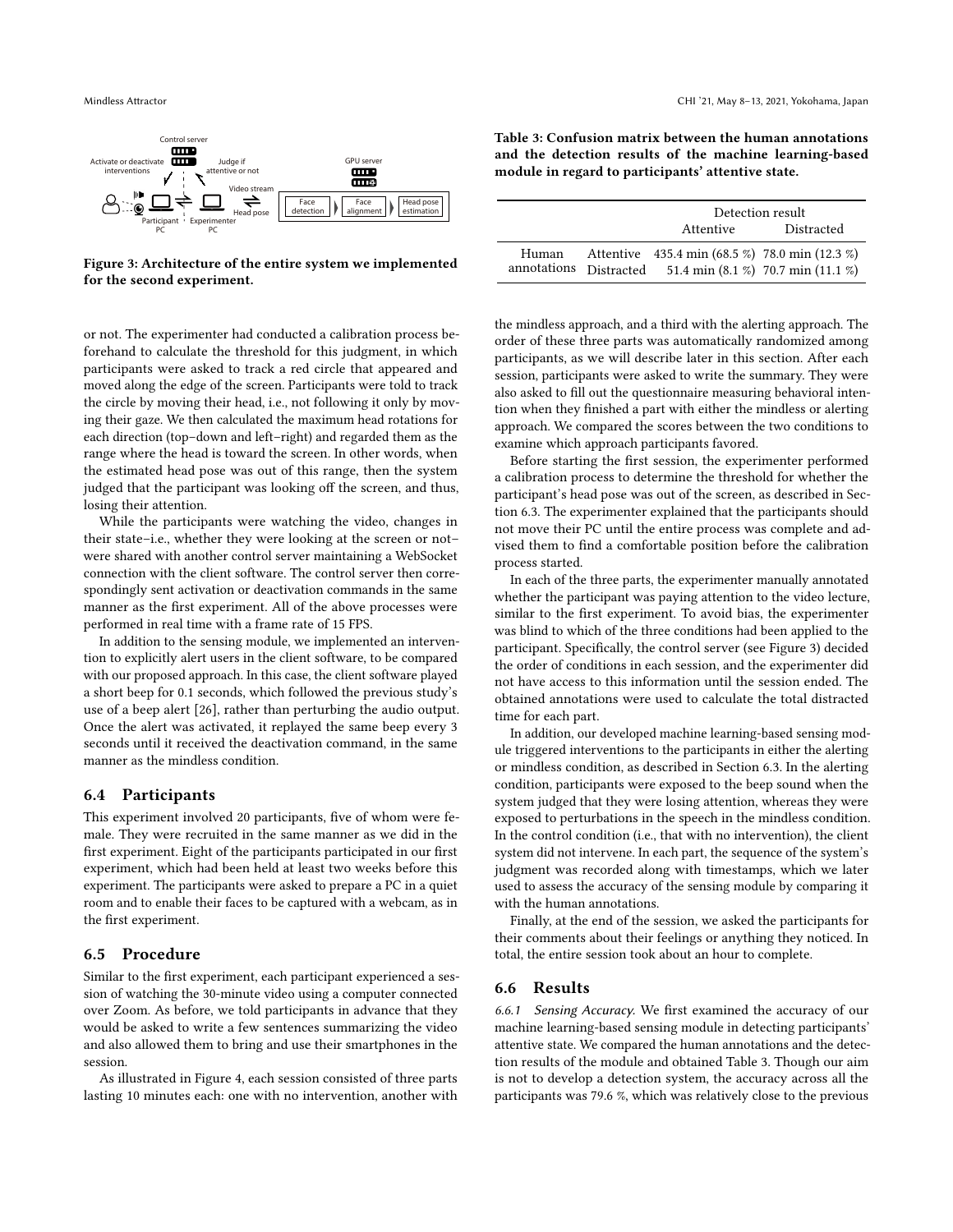<span id="page-9-0"></span>

#### Figure 4: Example illustration of the procedure for our second experiment. Each participant was randomly assigned to one of six possible orders of the three conditions.

study [\[42\]](#page-13-11) that achieved the accuracy of 82–85 % using only head pose. We note that the accuracy varied among participants (64.9– 93.0 %), which implies that some environmental factors (e.g., the distance to camera or lighting conditions) might largely affect the detection results. At the same time, the sensing module exhibited a lot of false-positive detection, as its precision was 47.6 %, which suited our aim to investigate the effect of Mindless Attracter while having a risk of false positives.

6.6.2 Total Distracted Time. Next, based on the human annotations, we calculated the total distracted time for each participant, as presented in Figure [5.](#page-10-0) We found a significant difference among the three conditions according to ANOVA ( $F(2, 57) = 8.5773$ ,  $\eta^2 = 0.2313$ ,  $p = 0.0005$ ), and thus conducted a post-hoc test. As a result, the control condition showed significant differences against the mindless and alerting conditions (Cohen's  $d = 1.1795$ ,  $p = 0.0013$  and Cohen's  $d = 1.0828$ ,  $p = 0.0032$ , respectively). On the other hand, we found no significant difference between the mindless and alerting conditions.

From this result, it was confirmed that Mindless Attractor is an effective means to refocus users' attention even when combined with a machine learning-based sensing module, as the mindless condition significantly reduced the total distracted time than the control condition. In addition, it is notable that Mindless Attractor would work effectively as well as the conventional alerting approaches since the mindless and alerting conditions showed similar distracted times.

We also examined how many times the participants got distracted because it was possible that our interventions increased the frequency even though the total distracted time was reduced. As shown in Figure [6,](#page-10-0) we did not find significant differences among the three conditions ( $F(2, 57) = 0.1796$ ,  $\eta^2 = 0.0062$ ,  $p = 0.8360$ ). It can be explained as follows: the participants were almost equally likely to lose focus in all the three conditions; but, if there was an intervention, they often refocused their attention to the video earlier,

as confirmed in the first experiment; as a result, their distraction time in the mindless and alerting conditions was significantly reduced than the control conditions. From these results, we conclude that H2 was supported in terms of the effectiveness of Mindless Attractor.

6.6.3 Behavioral Intention. Lastly, we compared participants' scores of the behavioral intention between the mindless and alerting conditions. As presented in Figure [7,](#page-10-0) we found a significant difference (Cohen's  $d = 0.7025$ ,  $p = 0.0054$ ) according to the paired *t*-test. That is, compared to the alerting approach, the participants showed their stronger intentions to use the implemented system when it is combined with the mindless approach. This result supports that Mindless Attractor is much preferred by users than the alerting approach, as we hypothesized as H2.

6.6.4 Comments. The above results coincided with H2; that is, Mindless Attractor helps participants refocus their attention and it is favored over a conventional alerting approach. In addition, the comments obtained at the end of the experiment corroborated H2, especially in regard to the unacceptability of the alerting approach.

I felt like the beep sound made me lose focus. It was frustrating, especially when I was concentrating. (P9) The beep felt like noise because it overlapped the speech though I wanted to listen to what was being said. As a result, my concentration was more disrupted than the case that I had not used the system. (P12)

I thought the one with the beep sound might be a good signal until halfway through, but then it came to ring repeatedly even though I was concentrating. As a result, I stopped caring about the sound. (P2)

These comments confirmed our anticipation; that is, explicitly alerting users based on false-positive detection makes them distracted and frustrated, which can lead them to ignore the intervention. In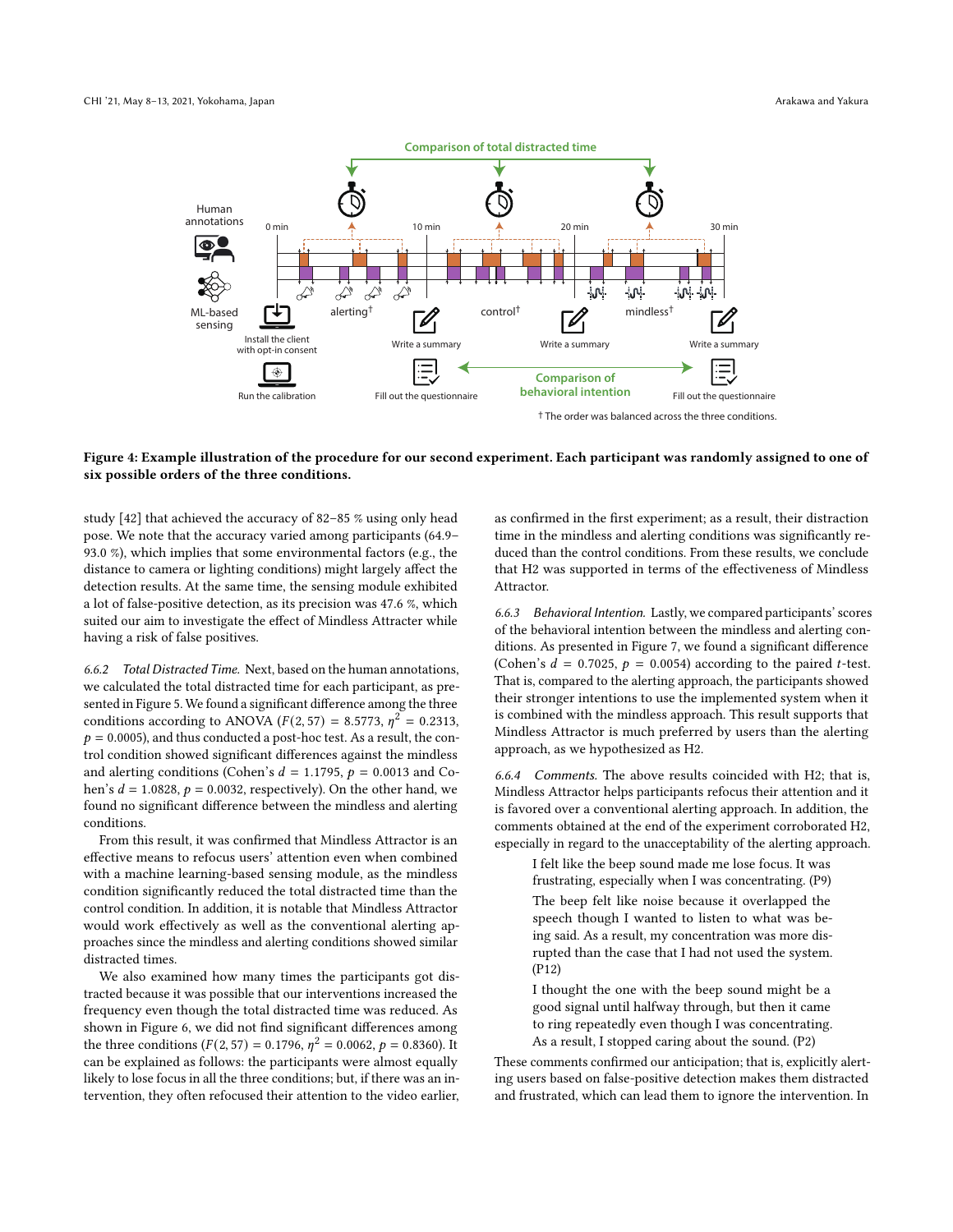<span id="page-10-0"></span>

Figure 5: Comparison of participants' total distracted time. We found significant differences between the control condition and the other conditions.

Figure 6: Comparison of how many times participants got distracted. We found no significant difference between the three conditions.

Figure 7: Comparison of participants' scores of the behavioral intention. We found a significant difference between the mindless and alerting conditions.

addition, one participant suggested that such negative effects can be caused even when the intervention was activated by accurate detection:

I was disgusted by the alarm, which rang when I was using my smartphone for googling a word I never heard. (P8)

In contrast, the mindless condition was totally favored, as follows:

In the part [of the mindless condition], I felt like I was able to focus on the lecture relatively well. (P12)

I did not notice much of a change in the audio, but when I compare the three parts, I seemed to be able to maintain my concentration the most. I think having such a system that brings back my attention without making a big deal will help me stay focused in usual situations. (P3)

When the pitch of the speech became higher, I paid attention to the video as I felt strange a little. It did not provide a sense of being angry, compared to the beep alarm. (P11)

These comments corresponded to the comparison of the scores of behavioral intention (Figure [7\)](#page-10-0).

Furthermore, 17 of 20 participants agreed they often have trouble maintaining their attention and computationally solving it would be beneficial, like:

I find it difficult to maintain my attention in such online situations because of the lack of eyes around. (P1)

In addition, they suggested that the proposed approach can be used outside video-based learning situations.

I thought it would be nice to be able to introduce a similar system in offline situations. I will appreciate it if some device such as a smartwatch helps me refocus when I am losing my attention from an important conversation. (P4)

The obtained comments not only supported the effectiveness of Mindless Attractor through supporting H2 but also highlighted the further potential of the proposed approach.

#### 7 DISCUSSION

So far, by verifying H1 and H2, we have demonstrated that Mindless Attractor works effectively as a novel intervention approach to support users' participation during video-based learning. In this section, we contemplate the findings of our study, envision future application scenarios, and discuss limitations and directions for future work to further pave the way for supporting users in videobased communication.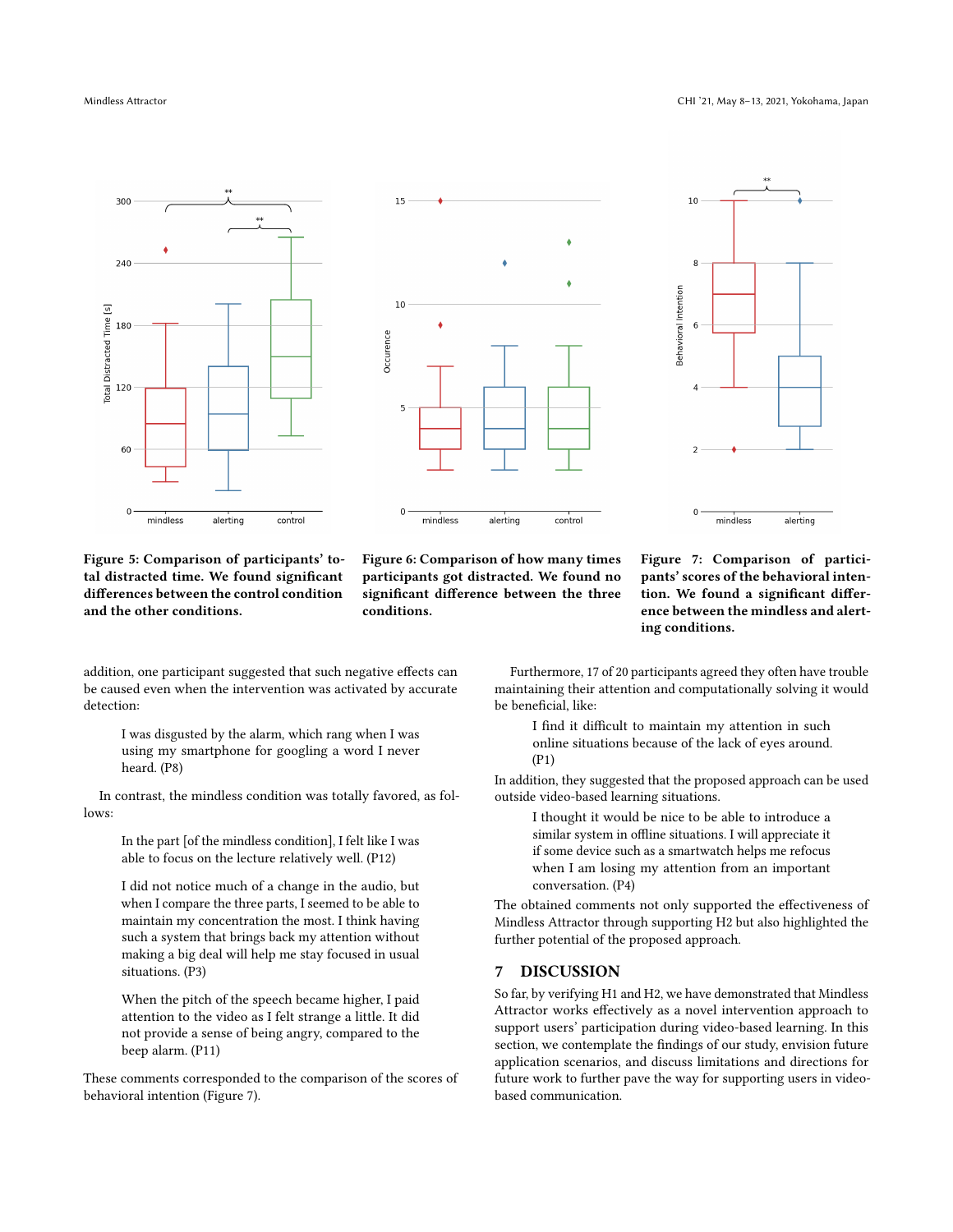# 7.1 Necessity of Mindless Intervention in Machine Learning-Based Systems

The results of our second experiment supported H2: Participants favored the proposed mindless approach, while the alerting approach was not accepted. Specifically, the obtained comments suggested that participants were annoyed by the alerts when they were triggered by false positives of the sensing module. In other words, mistakenly intervening in an explicit manner while users are concentrated on the main task can unnecessarily consume their conscious awareness and eventually disrupt their experience.

Indeed, such failures in designing automated systems based on machine learning-based sensing modules have been pointed out in a recent guideline for human–AI interaction [\[2\]](#page-12-6). That guideline emphasized the importance of considering that such AI-infused systems may demonstrate unpredictable behaviors due to false positives and false negatives. Consequently, it was suggested that an effective approach in designing AI-infused systems is to enable users to dismiss the undesired functions instantly. In light of this, our proposed mindless approach can be a promising direction that follows this guideline, as it does not consume users' conscious awareness, letting them not mind the mistakenly triggered interventions without much cognitive workload. Therefore, we believe that Mindless Attractor can support users as a novel intervention method integrated with machine learning-based systems in various cases, not limited to the presented case (i.e., video-based learning).

#### 7.2 Application Scenarios

As mentioned in Section [1,](#page-0-0) the importance of helping participants be attentive during video-based communication has been emphasized in various contexts. In this regard, we believe that Mindless Attractor can be used effectively not only in video-based learning but also in other situations using video-based communication. For example, it can be employed to help participants in video-based meetings be more attentive in the same manner as shown in this study. Here, we note that a few studies have aimed to provide real-time feedback to participants in meetings [\[37,](#page-13-36) [38\]](#page-13-37). For example, CoCo is a system designed to achieve balanced participation through feedback, such as showing a pie chart representing the participation ratio that can be estimated from speaking length and frequency [\[37\]](#page-13-36). Similar to the discussion we had with regard to video-based learning, these techniques of providing explicit feedback require participants to be motivated to change their behavior, i.e., to be more attentive to the meetings based on the feedback. Therefore, we can expect that Mindless Attractor will be a promising alternative approach in that it does not consume participants' conscious awareness during meetings, even when combined with machine learning-based sensing systems.

Furthermore, we envision a future where Mindless Attractor can be utilized in everyday interpersonal interactions. If we can assume that wearing earphones in our daily life become more popular, it is possible to perturb the sound they hear to utilize Mindless Attractor. For example, once the system detects that the user is failing to pay attention during a conversation based on their behavioral or physiological data, the envisioned system can intervene in a mindless manner by modifying the voice they hear. Note that such

demand for offline use was indeed observed in one participant's comment (P4) in our second experiment.

It is noteworthy that we verified the effectiveness of Mindless Attractor in the experiments in which users used it with prior consent. This lets us imagine further practical applications utilizing Mindless Attractor as an opt-in function. More specifically, it would allow users to selectively turn the system on and off on their own, according to their situations and motivations. For example, if a user attends an important lecture or meeting and thinks that they need the assistance, they can actively allow themselves to be exposed to the mindless intervention by turning on the system. In other words, our results, which showed that the mindless approach worked with opt-in consent, will pave the way for the user-centered exploitation of computational interventions with which users can augment their levels of attention.

#### 7.3 Limitations and Future Work

Though our experiments have demonstrated that Mindless Attractor is a promising approach, there are some limitations. Initially, further investigations involving a greater number of participants and diverse lecture content are desirable to generalize our results. For example, if a lecture is so attractive that learners are not distracted from the video, the proposed approach would not be necessary, while at worst it would not be harmful, as its impact on cognitive load was not observed in Section [5.6.](#page-5-0)

Secondly, our approach and evaluations are based on the discussion of Mindless Computing proposed by Adams et al. [\[1\]](#page-12-1), considering users whose motivation for obeying the intervention is not always assumed. In fact, we have given some consideration to the experimental designs so that the participants would not become much motivated to the video, like allowing the use of smartphones. Thus, we skipped the measurement of the participants' motivation in our studies. However, this means that their results would not necessarily guarantee the universal effectiveness of the proposed method for users with any levels of motivation. Thus, evaluating participants' motivation and exploring its correlation with the efficacy of Mindless Attractor can be a promising future work.

In addition, the accuracy of the machine learning-based sensing module in the second experiment can be improved using the latest techniques [\[24,](#page-13-19) [42,](#page-13-11) [45,](#page-13-20) [54\]](#page-14-1). In this study, we used a naïve approach based on head pose to investigate the effect of the proposed approach with false-positive detection. Although our sensing approach achieved a certain level of accuracy, as discussed in Section [6.6,](#page-8-2) there is room to further sophisticate the algorithm. It remains to be explored how users would feel if the alerting approach is combined with a much more accurate sensing module. Nevertheless, we believe that our mindless approach can be an effective intervention because false positives will still remain.

In relation to this, it is noteworthy that recent works have proposed methods for drowsiness detection from human visual cues [\[19\]](#page-13-38). Thus, it can be explored in future work whether Mindless Attractor can help participants who get sleepy during video-based learning, by integrating such a detection technique in the sensing module. Examining the boundary of the effectiveness of the proposed approach in such a situation would inform us of further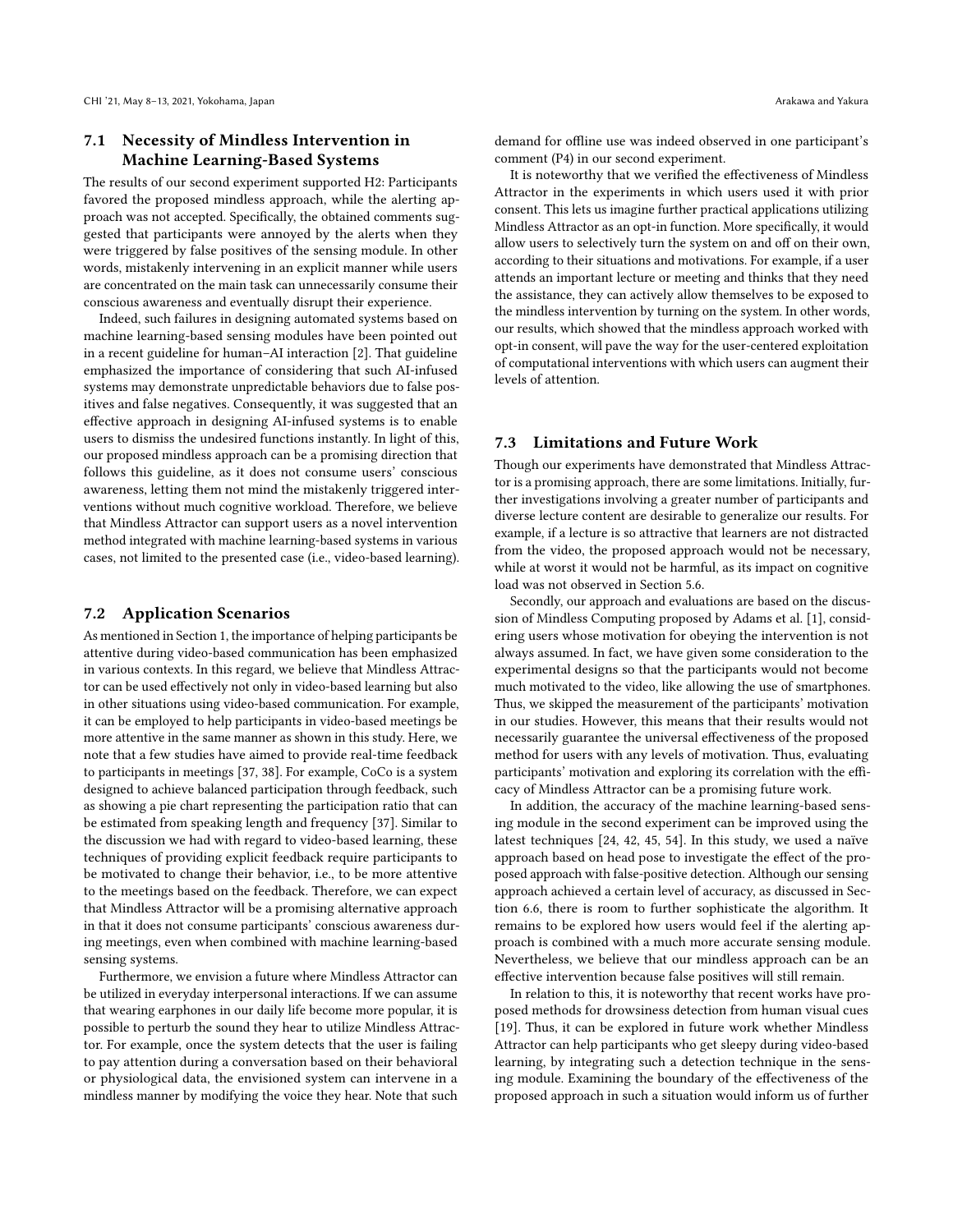possible approaches, such as a hybrid of the mindless and alerting interventions.

We also acknowledge that refining the design of alerts can mitigate the negative impact suggested in the second experiment. While we used a simple beep as an alert, alternative methods to inform users in less annoying manners are possible. In particular, Weiser and Brown conceptualized "calm technology" as a more acceptable communication channel from computers [\[48,](#page-13-39) [49\]](#page-13-40). For example, alerting users with less explicit sounds (e.g., birds chirping) could be preferred to a simple beep sound. In addition, if we ignore the requirement of using the auditory modality, showing a status lamp on display is an alternative to inform users that they are losing attention. However, as Adams et al. pointed out, these techniques require users' conscious awareness (e.g., interpreting the status based on the lamp) to induce behavioral change [\[1\]](#page-12-1), while mindless computing does not. Therefore, Mindless Attractor can be differentiated from alerting approaches in that it can work without consuming users' conscious awareness, as suggested in the first experiment (see Section [5.6\)](#page-5-0). That said, it is desirable to explore sophisticated alerting approaches to draw further implications in comparison to our mindless approach.

At the same time, the design of the mindless intervention has also room for exploration. Currently, as explained in Section [3.2,](#page-3-3) we decided to perturb the pitch or volume of the voice based on the nature of human speech communication. Though we did not statistically examine the results due to the small number of perturbations activated for each participant, there were individual differences in terms of their effectiveness, which would imply the possibility of personalizing the intervention patterns. Moreover, human brains are known to show a special response to a self-voice [\[10\]](#page-12-7) or a familiar voice [\[6\]](#page-12-8). Thus, a possible intervention might involve computationally modifying a voice so as to be similar to a self-voice or familiar voice when learners are not paying attention. This can be achieved through recent techniques for high-fidelity real-time voice conversion [\[3,](#page-12-9) [43\]](#page-13-41).

Looking toward production deployment, investigating whether the proposed approach that helps learners pay attention contributes to their learning performance could be a future study. Considering that previous studies adopting explicit feedback to help learners pay attention have shown a positive impact on performance [\[4,](#page-12-3) [51\]](#page-13-12), our mindless approach can be expected to have a positive effect. This is because the mindless approach exhibited an effect on distracted time comparable to that of the alerting approach in Section [6.6,](#page-8-2) while showing no significant impact on the cognitive load in Section [5.6.](#page-5-0) Examining the long-term effect of the proposed approach is also suggested for future work. Though our design is based on the concept of Mindless Computing, which Adams et al. [\[1\]](#page-12-1) have described as having long-term effectiveness, it is difficult to deny, without further investigation, the possibility that users will become acclimated to the perturbations. However, even in this case, the combination with voice conversion we mentioned above could be a remedy, as it enables as many patterns of interventions as the number of conversion targets.

#### 8 CONCLUSION

We presented a novel intervention approach, Mindless Attractor, which helps users refocus their attention in a mindless manner. The approach leverages the nature of human speech communication and perturbs the voice that users hear when they are losing their attention. Our first experiment confirmed the effectiveness of Mindless Attractor in a video-based learning context by showing that it helped users refocus their attention without consuming their conscious awareness. Moreover, through a comparison with a conventional alerting approach, our second experiment further supported the efficacy of our proposed mindless approach when integrated as an automated system with a machine learning-based sensing module. Based on the results of the experiments, we discussed implications for utilizing mindless interventions, especially in tandem with machine learning-based sensing modules, and envisioned future application scenarios. Our findings and discussion pave the way for developing novel mindless interventions that can be harnessed in human–AI symbiosis.

#### ACKNOWLEDGMENTS

This work is partially supported by JST ACT-X, Grant Number JPMJAX200R, Japan. Several components of the sensing module used in this study were offered by ACES Inc., Japan.

#### REFERENCES

- <span id="page-12-1"></span>[1] Alexander Travis Adams, Jean Marcel dos Reis Costa, Malte F. Jung, and Tanzeem Choudhury. 2015. Mindless computing: designing technologies to subtly influence behavior. In Proceedings of the 2015 ACM International Joint Conference on Pervasive and Ubiquitous Computing. ACM, New York, NY, 719–730. <https://doi.org/10.1145/2750858.2805843>
- <span id="page-12-6"></span>[2] Saleema Amershi, Kori Inkpen, Jaime Teevan, Ruth Kikin-Gil, Eric Horvitz, Dan Weld, Mihaela Vorvoreanu, Adam Fourney, Besmira Nushi, Penny Collisson, Jina Suh, Shamsi Iqbal, and Paul N. Bennett. 2019. Guidelines for Human-AI Interaction. In Proceedings of the 37th ACM CHI Conference on Human Factors in Computing Systems, Vol. 3. ACM, New York, NY, 1–13. [https://doi.org/10.1145/](https://doi.org/10.1145/3290605.3300233) [3290605.3300233](https://doi.org/10.1145/3290605.3300233)
- <span id="page-12-9"></span>[3] Riku Arakawa, Shinnnosuke Takamichi, and Hiroshi Saruwatari. 2019. Implementation of DNN-based real-time voice conversion and its improvements by audio data augmentation and mask-shaped device. In Proceedings of the 10th ISCA Speech Synthesis Workshop. ISCA, Baixas, France, 93–98. [https:](https://doi.org/10.21437/SSW.2019-17) [//doi.org/10.21437/SSW.2019-17](https://doi.org/10.21437/SSW.2019-17)
- <span id="page-12-3"></span>[4] Ryan Shaun J. D. Baker, Sidney K. D'Mello, Ma. Mercedes T. Rodrigo, and Arthur C. Graesser. 2010. Better to be frustrated than bored: The incidence, persistence, and impact of learners' cognitive–affective states during interactions with three different computer-based learning environments. International Journal of Human-Computer Studies 68, 4 (2010), 223–241.<https://doi.org/10.1016/j.ijhcs.2009.12.003>
- <span id="page-12-4"></span>Meltem Huri Baturay. 2015. An Overview of the World of MOOCs. Procedia – Social and Behavioral Sciences 174 (2015), 427–433. [https://doi.org/10.1016/j.](https://doi.org/10.1016/j.sbspro.2015.01.685) [sbspro.2015.01.685](https://doi.org/10.1016/j.sbspro.2015.01.685)
- <span id="page-12-8"></span>[6] Maude Beauchemin, Louis De Beaumont, Phetsamone Vannasing, Aline Turcotte, Claudine Arcand, Pascal Belin, and Maryse Lassonde. 2006. Electrophysiological markers of voice familiarity. The European Journal of Neuroscience 23, 11 (2006), 3081–—3086.<https://doi.org/10.1111/j.1460-9568.2006.04856.x>
- <span id="page-12-2"></span>[7] Jonathan Bidwell and Henry Fuchs. 2011. Classroom analytics: Measuring student engagement with automated gaze tracking. Technical Report. Department of Computer, University of North Carolina at Chapel Hill, Chapel Hill, NC. 1–17 pages.<https://doi.org/10.13140/RG.2.1.4865.6242>
- <span id="page-12-5"></span>[8] James C. Byers, Alvah C. Bittner, and Susan G. Hill. 1989. Traditional and raw task load index (TLX) correlations: Are paired comparisons necessary?. In Proceedings of the 1989 Annual International Industrial Ergonomics and Safety Conference. Taylor & Francis, Philadelphia, PA, 481–485.
- <span id="page-12-0"></span>[9] Vanessa Cobus, Hannah Meyer, Swamy Ananthanarayan, Susanne Boll, and Wilko Heuten. 2018. Towards reducing alarm fatigue: peripheral light pattern design for critical care alarms. In Proceedings of the 10th Nordic Conference on Human-Computer Interaction. ACM, New York, NY, 654–663. [https://doi.org/10.](https://doi.org/10.1145/3240167.3240218) [1145/3240167.3240218](https://doi.org/10.1145/3240167.3240218)
- <span id="page-12-7"></span>[10] Tatiana Conde, Óscar F. Gonçalves, and Ana P. Pinheiro. 2015. Paying attention to my voice or yours: An ERP study with words. Biological Psychology 111 (2015),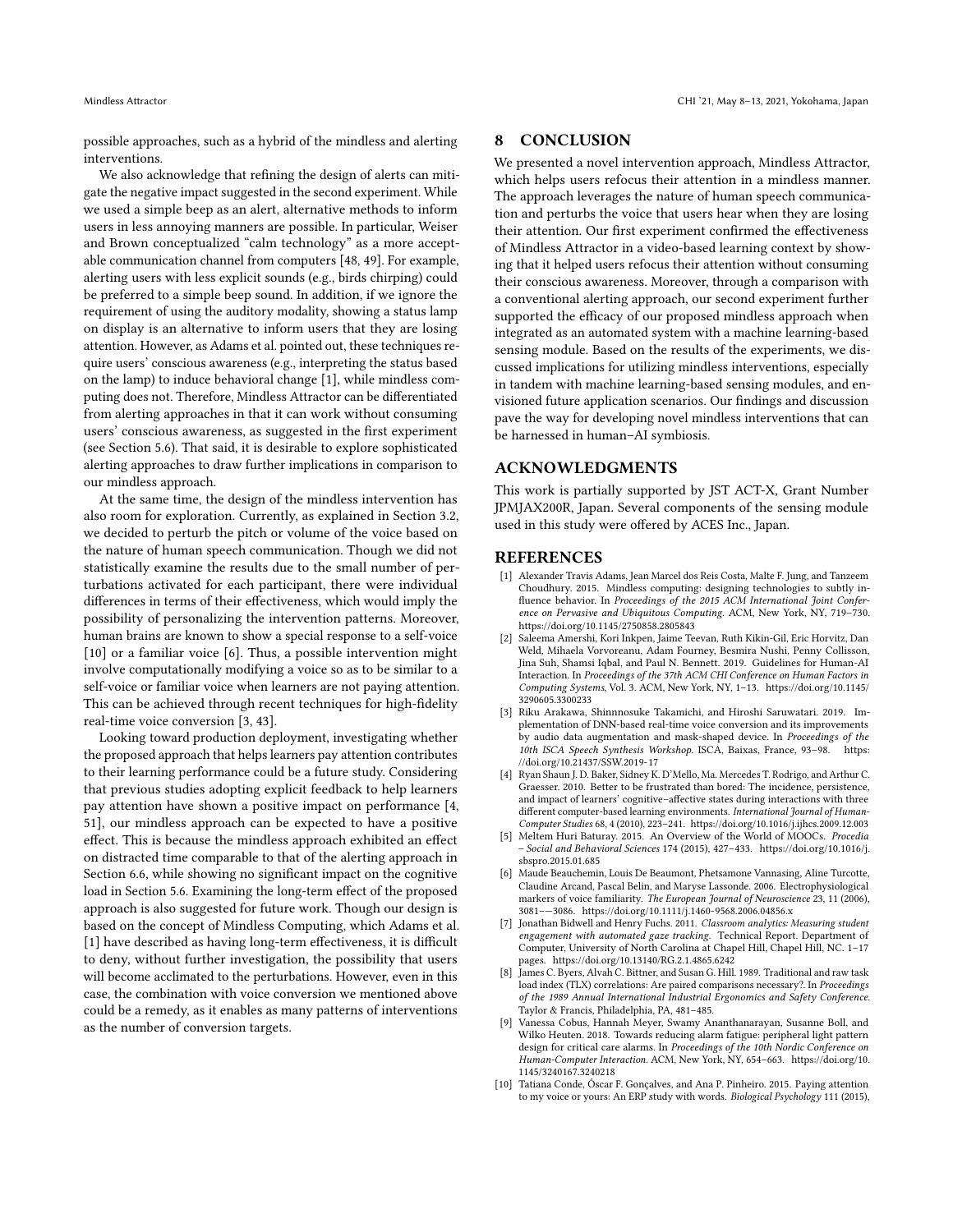40–52.<https://doi.org/10.1016/j.biopsycho.2015.07.014>

- <span id="page-13-4"></span>[11] Crispin Coombs. 2020. Will COVID-19 be the tipping point for the Intelligent Automation of work? A review of the debate and implications for research. International Journal of Information Management 102182 (2020), 1–4. [https:](https://doi.org/10.1016/j.ijinfomgt.2020.102182) [//doi.org/10.1016/j.ijinfomgt.2020.102182](https://doi.org/10.1016/j.ijinfomgt.2020.102182)
- <span id="page-13-32"></span>[12] Fred D. Davis. 1989. Perceived Usefulness, Perceived Ease of Use, and User Acceptance of Information Technology. MIS Quarterly 13, 3 (1989), 319–340. <https://doi.org/10.2307/249008>
- <span id="page-13-15"></span>[13] Maria De-Arteaga, Riccardo Fogliato, and Alexandra Chouldechova. 2020. A Case for Humans-in-the-Loop: Decisions in the Presence of Erroneous Algorithmic Scores. In Proceedings of the 38th ACM CHI Conference on Human Factors in Computing Systems, Vol. 509. ACM, New York, NY, 1–12. [https://doi.org/10.1145/](https://doi.org/10.1145/3313831.3376638) [3313831.3376638](https://doi.org/10.1145/3313831.3376638)
- <span id="page-13-34"></span>[14] Jiankang Deng, Jia Guo, Evangelos Ververas, Irene Kotsia, and Stefanos Zafeiriou. 2020. RetinaFace: Single-Shot Multi-Level Face Localisation in the Wild. In Proceeedings of the 2020 IEEE/CVF Conference on Computer Vision and Pattern Recognition. IEEE, New York, NY, 5202–5211. [https://doi.org/10.1109/CVPR42600.](https://doi.org/10.1109/CVPR42600.2020.00525) [2020.00525](https://doi.org/10.1109/CVPR42600.2020.00525)
- <span id="page-13-16"></span>[15] Berkeley J. Dietvorst, Joseph P. Simmons, and Cade Massey. 2015. Algorithm aversion: People erroneously avoid algorithms after seeing them err. Journal of Experimental Psychology: General 144, 1 (2015), 114–126. [https://doi.org/10.1037/](https://doi.org/10.1037/xge0000033) [xge0000033](https://doi.org/10.1037/xge0000033)
- <span id="page-13-17"></span>[16] Sidney D'Mello, Andrew Olney, Claire Williams, and Patrick Hays. 2012. Gaze tutor: A gaze-reactive intelligent tutoring system. International Journal of Human-Computer Studies 70, 5 (2012), 377–398.<https://doi.org/10.1016/j.ijhcs.2012.01.004>
- <span id="page-13-35"></span>[17] Haoshu Fang, Shuqin Xie, Yu-Wing Tai, and Cewu Lu. 2017. RMPE: Regional Multi-person Pose Estimation. In Proceedings of the 2017 IEEE International Conference on Computer Vision. IEEE, New York, NY, 2353–2362. [https:](https://doi.org/10.1109/ICCV.2017.256) [//doi.org/10.1109/ICCV.2017.256](https://doi.org/10.1109/ICCV.2017.256)
- <span id="page-13-0"></span>[18] Robert S. Fish, Robert E. Kraut, Robert W. Root, and Ronald E. Rice. 1992. Evaluating Video as a Technology for Informal Communication. In Procedings of the 10th ACM CHI Conference on Human Factors in Computing Systems. ACM, New York, NY, 37–48.<https://doi.org/10.1145/142750.142755>
- <span id="page-13-38"></span>[19] Reza Ghoddoosian, Marnim Galib, and Vassilis Athitsos. 2019. A Realistic Dataset and Baseline Temporal Model for Early Drowsiness Detection. In Proceedings of the 2019 IEEE/CVF Conference on Computer Vision and Pattern Recognition Workshops. IEEE, New York, NY, 178–187. [https://doi.org/10.1109/cvprw.2019.](https://doi.org/10.1109/cvprw.2019.00027) [00027](https://doi.org/10.1109/cvprw.2019.00027)
- <span id="page-13-6"></span>[20] Karen Goldschmidt. 2020. The COVID-19 Pandemic: Technology use to Support the Wellbeing of Children. Journal of pediatric nursing 53 (2020), 88-90. [https:](https://doi.org/10.1016/j.pedn.2020.04.013) [//doi.org/10.1016/j.pedn.2020.04.013](https://doi.org/10.1016/j.pedn.2020.04.013)
- <span id="page-13-23"></span>[21] Linsong Guo, Qin Zhang, and Shuxia Han. 2002. Agricultural Machinery Safety Alert System Using Ultrasonic Sensors. Journal of Agricultural Safety and Health 8, 4 (2002), 385–396.<https://doi.org/10.13031/2013.10219>
- <span id="page-13-2"></span>[22] Philip J. Guo, Juho Kim, and Rob Rubin. 2014. How video production affects student engagement: an empirical study of MOOC videos. In Proceedings of the 1st ACM Conference on Learning @ Scale. ACM, New York, NY, 41-50. [https:](https://doi.org/10.1145/2556325.2566239) [//doi.org/10.1145/2556325.2566239](https://doi.org/10.1145/2556325.2566239)
- <span id="page-13-31"></span>[23] Sandra G. Hart and Lowell E. Staveland. 1988. Development of NASA-TLX (Task Load Index): Results of Empirical and Theoretical Research. Advances in Psychology 52 (1988), 139–183. [https://doi.org/10.1016/s0166-4115\(08\)62386-9](https://doi.org/10.1016/s0166-4115(08)62386-9)
- <span id="page-13-19"></span>[24] Stephen Hutt, Caitlin Mills, Nigel Bosch, Kristina Krasich, James R. Brock-mole, and Sidney K. D'Mello. 2017. "Out of the Fr-Eye-ing Pan": Towards Gaze-Based Models of Attention during Learning with Technology in the Classroom. In Proceedings of the 25th ACM International Conference on User Modeling, Adaptation and Personalization. ACM, New York, NY, 94–103. [https:](https://doi.org/10.1145/3079628.3079669) [//doi.org/10.1145/3079628.3079669](https://doi.org/10.1145/3079628.3079669)
- <span id="page-13-29"></span>[25] Toastmasters International. 2011. Your Speaking Voice: Tips for Adding Strength and Authority to Your Speaking Voice. [https://www.toastmasters.org/resources/](https://www.toastmasters.org/resources/your-speaking-voice) [your-speaking-voice.](https://www.toastmasters.org/resources/your-speaking-voice) Accessed: August 19, 2019.
- <span id="page-13-24"></span>[26] Seita Kayukawa, Keita Higuchi, João Guerreiro, Shigeo Morishima, Yoichi Sato, Kris Kitani, and Chieko Asakawa. 2019. BBeep: A Sonic Collision Avoidance System for Blind Travellers and Nearby Pedestrians. In Proceedings of the 37th ACM CHI Conference on Human Factors in Computing Systems, Vol. 52. ACM, New York, NY, 1–12.<https://doi.org/10.1145/3290605.3300282>
- <span id="page-13-7"></span>[27] Michael Kerres. 2020. Against All Odds: Education in Germany Coping with COVID-19. Postdigital Science and Education 2, 3 (2020), 690–694. [https://doi.](https://doi.org/10.1007/s42438-020-00130-7) [org/10.1007/s42438-020-00130-7](https://doi.org/10.1007/s42438-020-00130-7)
- <span id="page-13-5"></span>[28] Mitsuru Kodama. 2020. Digitally transforming work styles in an era of infectious disease. International Journal of Information Management 102172 (2020), 1–6. <https://doi.org/10.1016/j.ijinfomgt.2020.102172>
- <span id="page-13-8"></span>[29] Anastasia Kuzminykh and Sean Rintel. 2020. Classification of Functional Attention in Video Meetings. In Proceedings of the 38th ACM CHI Conference on Human Factors in Computing Systems, Vol. 419. ACM, New York, NY, 1–13. <https://doi.org/10.1145/3313831.3376546>
- <span id="page-13-9"></span>[30] Anastasia Kuzminykh and Sean Rintel. 2020. Low Engagement As a Deliberate Practice of Remote Participants in Video Meetings. In Extended Abstracts of the 38th ACM CHI Conference on Human Factors in Computing Systems, Vol. 321. ACM,

New York, NY, 1–9.<https://doi.org/10.1145/3334480.3383080>

- <span id="page-13-25"></span>[31] Seungyon Claire Lee and Thad Starner. 2010. BuzzWear: alert perception in wearable tactile displays on the wrist. In Proceedings of the 28th ACM CHI International Conference on Human Factors in Computing Systems. ACM, New York, NY, 433–442.<https://doi.org/10.1145/1753326.1753392>
- <span id="page-13-3"></span>[32] Fred G. Martin. 2012. Will massive open online courses change how we teach? Commununications of the ACM 55, 8 (2012), 26–28. [https://doi.org/10.1145/](https://doi.org/10.1145/2240236.2240246) [2240236.2240246](https://doi.org/10.1145/2240236.2240246)
- <span id="page-13-21"></span>[33] Stephen C. Nettelhorst and Laura A. Brannon. 2012. The effect of advertisement choice, sex, and need for cognition on attention. Computers in Human Behavior 28, 4 (2012), 1315–1320.<https://doi.org/10.1016/j.chb.2012.02.015>
- <span id="page-13-10"></span>[34] Rachel S. Oeppen, Graham Shaw, and Peter A. Brennan. 2020. Human factors recognition at virtual meetings and video conferencing: how to get the best performance from yourself and others. British Journal of Oral and Maxillofacial Surgery 58, 6 (2020), 643–646.<https://doi.org/10.1016/j.bjoms.2020.04.046>
- <span id="page-13-28"></span>[35] Fernando Poyatos. 1993. Paralanguage: A Linguistic and Interdisciplinary Approach to Interactive Speech and Sounds. John Benjamins Publishing Company, Amsterdam, Netherlands.
- <span id="page-13-13"></span>[36] Julie Saint-Lot, Jean-Paul Imbert, and Frédéric Dehais. 2020. Red Alert: A Cognitive Countermeasure to Mitigate Attentional Tunneling. In Proceedings of the 38th ACM CHI Conference on Human Factors in Computing Systems, Vol. 580. ACM, New York, NY, 1–6.<https://doi.org/10.1145/3313831.3376709>
- <span id="page-13-36"></span>[37] Samiha Samrose, Ru Zhao, Jeffery White, Vivian Li, Luis Nova, Yichen Lu, Mohammad Rafayet Ali, and Mohammed E. Hoque. 2017. CoCo: Collaboration Coach for Understanding Team Dynamics during Video Conferencing. Proceedings of the ACM on Interactive, Mobile, Wearable and Ubiquitous Technologies 1, 4 (2017), 160:1–160:24.<https://doi.org/10.1145/3161186>
- <span id="page-13-37"></span>[38] Gianluca Schiavo, Alessandro Cappelletti, Eleonora Mencarini, Oliviero Stock, and Massimo Zancanaro. 2014. Overt or subtlefi: supporting group conversations with automatically targeted directives. In Proceedings of the 19th ACM International Conference on Intelligent User Interfaces. ACM, New York, NY, 225–234. <https://doi.org/10.1145/2557500.2557507>
- <span id="page-13-18"></span>[39] Kshitij Sharma, Hamed S. Alavi, Patrick Jermann, and Pierre Dillenbourg. 2016. A gaze-based learning analytics model: in-video visual feedback to improve learner's attention in MOOCs. In Proceedings of the 6th ACM International Conference on Learning Analytics & Knowledge. ACM, New York, NY, 417–421. <https://doi.org/10.1145/2883851.2883902>
- <span id="page-13-22"></span>[40] Cary Stothart, Ainsley Mitchum, and Courtney Yehnert. 2015. The attentional cost of receiving a cell phone notification. Journal of Experimental Psychology: Human Perception and Performance 41, 4 (2015), 893–897. [https://doi.org/10.1037/](https://doi.org/10.1037/xhp0000100) [xhp0000100](https://doi.org/10.1037/xhp0000100)
- <span id="page-13-30"></span>[41] Joseph W. Sullivan and Frances Degen Horowitz. 1983. The effects of intonation on infant attention: the role of the rising intonation contour. Journal of Child Language 10, 3 (1983), 521–534.<https://doi.org/10.1017/s0305000900005341>
- <span id="page-13-11"></span>[42] Chinchu Thomas and Dinesh Babu Jayagopi. 2017. Predicting student engagement in classrooms using facial behavioral cues. In Proceedings of the 1st ACM SIGCHI International Workshop on Multimodal Interaction for Education. ACM, New York, NY, 33–40.<https://doi.org/10.1145/3139513.3139514>
- <span id="page-13-41"></span>[43] Tomoki Toda, Takashi Muramatsu, and Hideki Banno. 2012. Implementation of Computationally Efficient Real-Time Voice Conversion. In Proceedings of the 13th Annual Conference of the International Speech Communication Association. ISCA, Baixas, France, 94–97.
- <span id="page-13-27"></span>[44] George L. Trager. 1958. Paralanguage: A first approximation. Studies in Linguistics 13 (1958), 1–12.
- <span id="page-13-20"></span>[45] Narayanan Veliyath, Pradipta De, Andrew A. Allen, Charles B. Hodges, and Aniruddha Mitra. 2019. Modeling Students' Attention in the Classroom using Eyetrackers. In Proceedings of the 2019 ACM Southeast Regional Conference. ACM, New York, NY, 2–9.<https://doi.org/10.1145/3299815.3314424>
- <span id="page-13-33"></span>[46] Viswanath Venkatesh, Michael G. Morris, Gordon B. Davis, and Fred D. Davis. 2003. User Acceptance of Information Technology: Toward a Unified View. MIS Quarterly 27, 3 (2003), 425–478.<https://doi.org/10.2307/30036540>
- <span id="page-13-26"></span>[47] Brian Wansink and Koert van Ittersum. 2007. Portion Size Me: Downsizing Our Consumption Norms. Journal of the American Dietetic Association 107, 7 (2007), 1103–1106.<https://doi.org/10.1016/j.jada.2007.05.019>
- <span id="page-13-39"></span>[48] Mark Weiser and John Seely Brown. 1995. Designing calm technology. Technical Report. Xerox PARC, Palo Alto, CA. 1–5 pages.
- <span id="page-13-40"></span>[49] Mark Weiser and John Seely Brown. 1997. The coming age of calm technology. In Beyond calculation. Springer, New York, NY, 75–85. [https://doi.org/10.1007/978-](https://doi.org/10.1007/978-1-4612-0685-9_6) [1-4612-0685-9\\_6](https://doi.org/10.1007/978-1-4612-0685-9_6)
- <span id="page-13-1"></span>[50] Steve Whittaker. 1995. Rethinking video as a technology for interpersonal communications: theory and design implications. International Journal of Human-Computer Studies 42, 5 (1995), 501–529.<https://doi.org/10.1006/ijhc.1995.1022>
- <span id="page-13-12"></span>[51] Xiang Xiao and Jingtao Wang. 2016. Context and cognitive state triggered interventions for mobile MOOC learning. In Proceedings of the 18th ACM International Conference on Multimodal Interaction6. ACM, New York, NY, 378–385. <https://doi.org/10.1145/2993148.2993177>
- <span id="page-13-14"></span>[52] Yi Xu. 2005. Speech melody as articulatorily implemented communicative functions. Speech Communication 46, 3-4 (2005), 220–251. [https://doi.org/10.1016/j.](https://doi.org/10.1016/j.specom.2005.02.014)